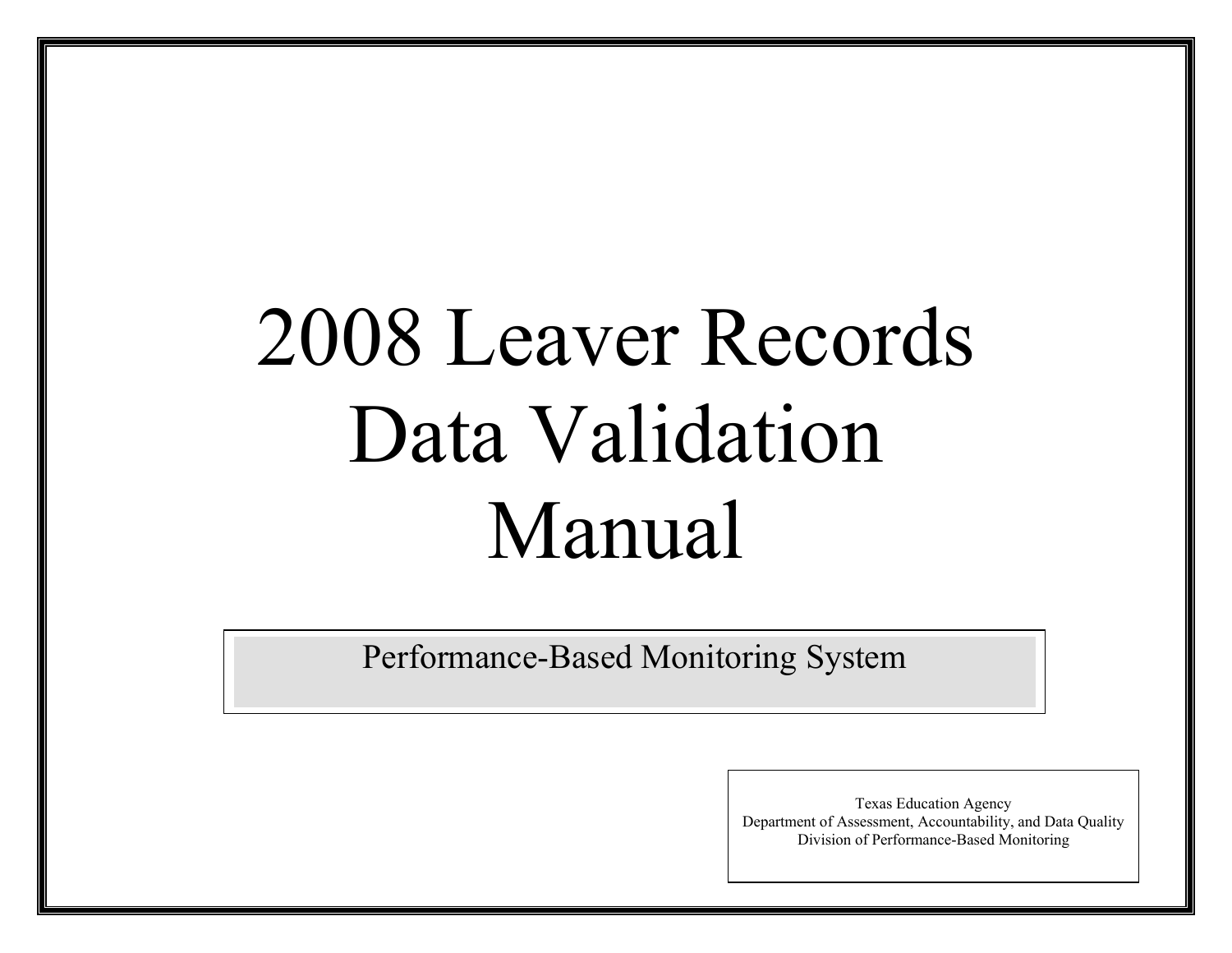**Copyright © Notice** The materials are copyrighted © and trademarked ™ as the property of the Texas Education Agency (TEA) and may not be reproduced without the express written permission of TEA, except under the following conditions:

- 1) Texas public school districts, charter schools, and Education Service Centers may reproduce and use copies of the Materials and Related Materials for the districts' and schools' educational use without obtaining permission from TEA.
- 2) Residents of the state of Texas may reproduce and use copies of the Materials and Related Materials for individual personal use only without obtaining written permission of TEA.
- 3) Any portion reproduced must be reproduced in its entirety and remain unedited, unaltered and unchanged in any way.
- 4) No monetary charge can be made for the reproduced materials or any document containing them; however, a reasonable charge to cover only the cost of reproduction and distribution may be charged.

Private entities or persons located in Texas that are **not** Texas public school districts, Texas Education Service Centers, or Texas charter schools **or** any entity, whether public or private, educational or non-educational, located **outside the state of Texas** *MUST* obtain written approval from TEA and will be required to enter into a license agreement that may involve the payment of a licensing fee or a royalty.

For information contact:

 Office of Copyrights, Trademarks, License Agreements, and Royalties Texas Education Agency 1701 N. Congress Ave. Austin, TX 78701-1494 Phone: (512) 463-9270 Email: [copyrights@tea.state.tx.us](mailto:copyrights@tea.state.tx.us)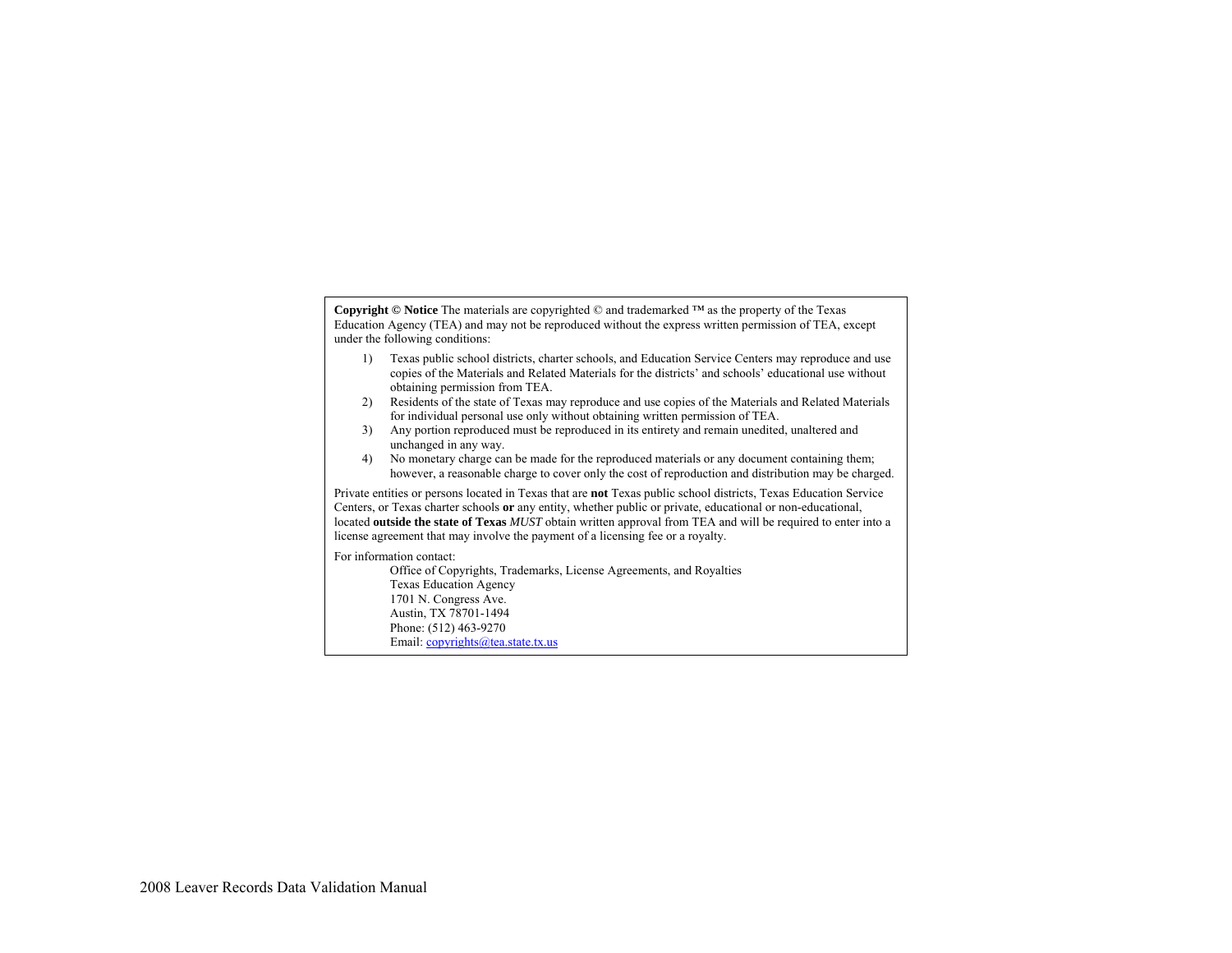#### **Table of Contents** 2008 Leaver Records Data Validation Manual

#### **Section I: Introduction**

### **Section II: 2008 Data Validation Indicators**

## **Section III: Appendix**

| A. List of Leaver Codes.                                           |  |
|--------------------------------------------------------------------|--|
| B. Brief Descriptions of District Type Classifications, 2006-2007. |  |

### **Section IV: Comments and Questions**

| Comments on the Leaver Records Data Validation Indicators. |  |
|------------------------------------------------------------|--|
|------------------------------------------------------------|--|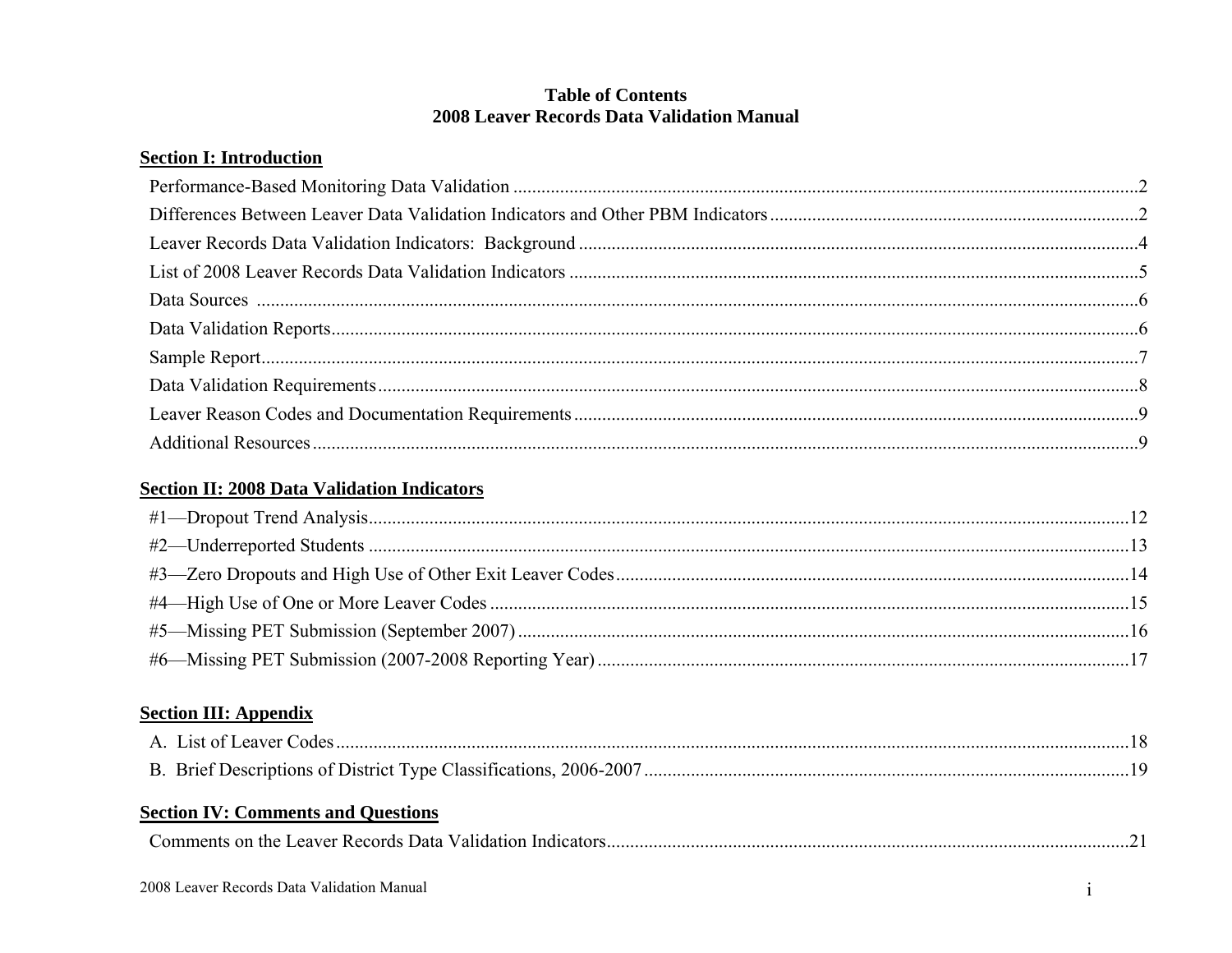*This page intentionally left blank*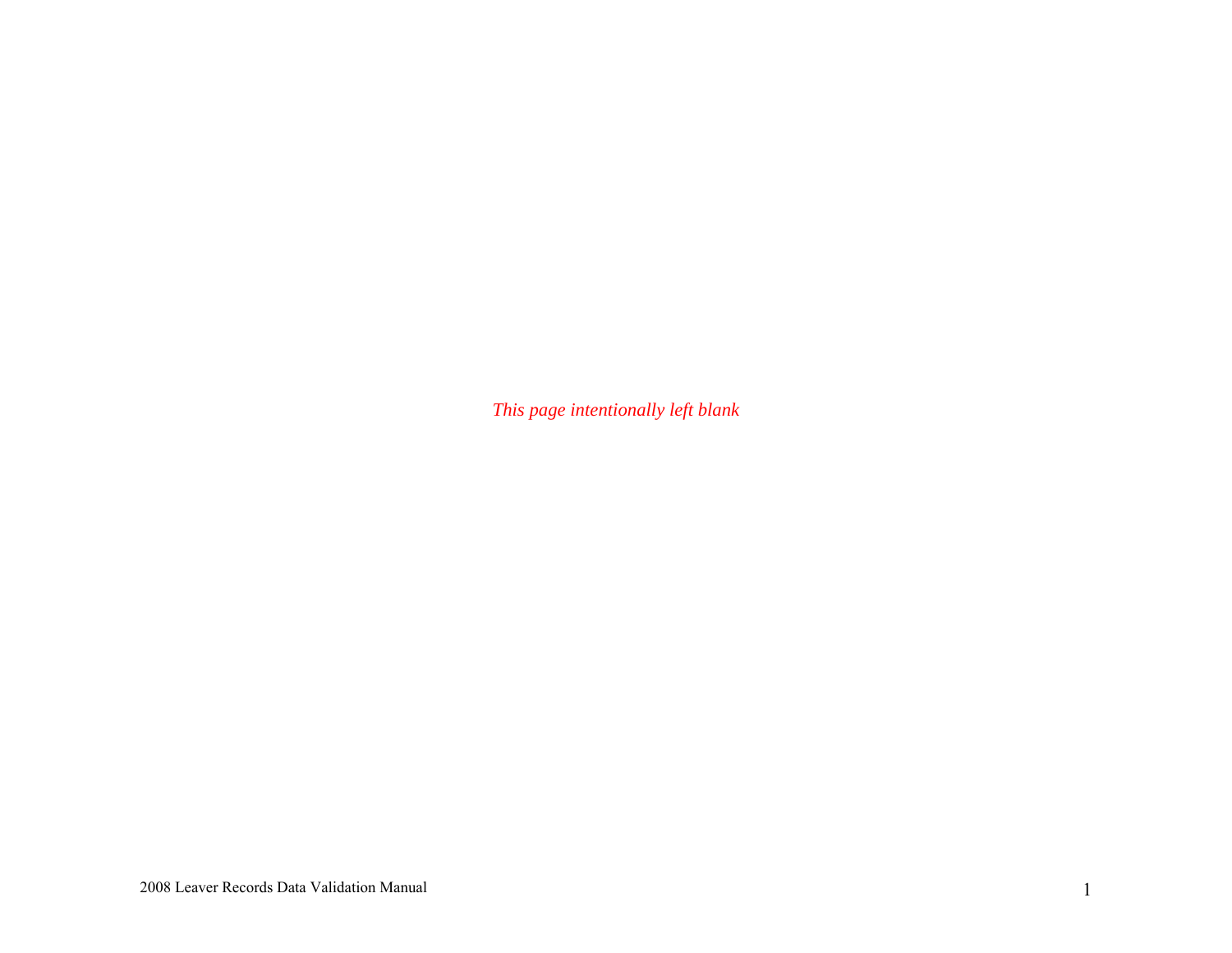# *Performance-Based Monitoring Data Validation*

The Performance-Based Monitoring (PBM) system, which was developed in 2003 in response to state and federal statute, is a comprehensive system designed to improve student performance and program effectiveness. The PBM system is a data-driven system that uses performance and program effectiveness data submitted to the state by local education agencies (LEAs); therefore, the integrity of these data is critical. To ensure data integrity, the PBM system includes annual data validation analyses that use several different indicators to examine district leaver and dropout data, student assessment data, and discipline data. Additional data analyses are conducted as necessary to ensure the data submitted to the Texas Education Agency (TEA) are accurate and reliable.

# *Differences Between Leaver Data Validation Indicators and Other PBM Indicators*

As shown in the table on page 3, there are key differences between the leaver data validation indicators used as part of the PBM Data Validation System and the performance indicators used in the Performance-Based Monitoring Analysis System (PBMAS). A PBMAS performance indicator yields a *definitive* result, e.g., 100% of an LEA's graduates completed the Recommended High School Program. A leaver data validation indicator typically *suggests* an anomaly that a local review may ultimately determine to be verifiable and accurate. For example, an LEA may report all of its leavers as intending to enroll in a private school. This single use of a leaver code for all leavers within a given year suggests a potential data anomaly. However, the LEA may determine, after a local review and verification process, that the exclusive use of one particular leaver code can be validated.

Because a PBMAS performance indicator yields a definitive result, an LEA's performance on PBMAS indicators is made *public*. Because a leaver data validation indicator typically yields a result that is suggestive but may not be definitive, an LEA's initial results on these indicators are *not made public*. Results of the leaver data validation indicators are only released on the Texas Education Agency Secure Environment (TEASE).

Another difference between PBMAS performance indicators and PBM leaver data validation indicators is the use of standards. A PBMAS performance indicator is based on a *standard* that is made public with as much advance notice as possible and that all LEAs can achieve over time. The goal for LEAs on PBMAS performance indicators is progress toward the standard over time. A leaver data validation indicator is typically based on an *annual review of data* in an attempt to identify what data may be anomalous or what trends can be observed over time. Standards on individual leaver data validation indicators generally are not, and generally cannot be, made public in advance, although there are some exceptions (e.g., underreported students). The goal for LEAs on PBM leaver data validation indicators is to report accurate data each year.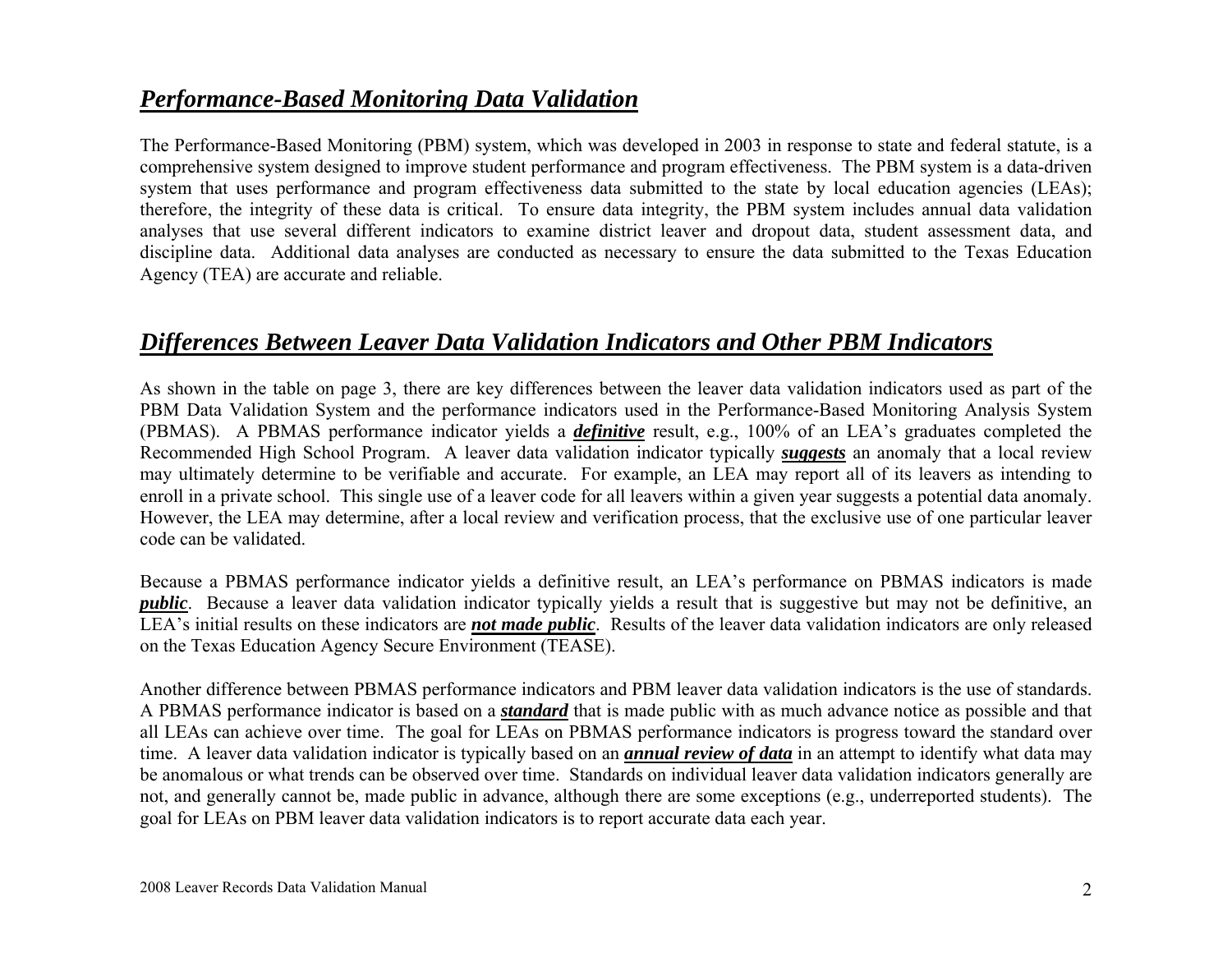The required response by the LEA is also different depending on whether the LEA is identified under a PBMAS performance indicator or a PBM leaver data validation indicator. LEAs identified with a PBMAS performance indicator concern are generally expected to (a) improve performance; or (b) if the identification of a performance indicator concern occurred because of inaccurate data, improve data collection and submission procedures. LEAs identified as a result of a leaver data validation indicator are generally expected to (a) validate that their data are, in fact, correct; and (b) if correct data reflect a program implementation concern, address that concern; or (c) if the district's identification occurred because of incorrect data, improve local data collection and submission procedures.

| <b>Differences between Leaver Data Validation Indicators and other PBM Indicators</b> |                            |                          |                                                                                                     |                                                                                                                                                                              |
|---------------------------------------------------------------------------------------|----------------------------|--------------------------|-----------------------------------------------------------------------------------------------------|------------------------------------------------------------------------------------------------------------------------------------------------------------------------------|
| <b>Indicator Type</b>                                                                 | <b>Result</b>              | <b>Publicly Released</b> | <b>Standards</b>                                                                                    | <b>LEA Response</b>                                                                                                                                                          |
| Leaver Data Validation                                                                | Suggests an anomaly        | N <sub>0</sub>           | Based on annual review<br>of data to identify<br>anomalous data and<br>trends observed over<br>time | Validate accuracy of<br>data locally and, as<br>necessary, improve<br>local data collection and<br>submission procedures<br>or address program<br>implementation<br>concerns |
| <b>PBMAS</b>                                                                          | Yields a definitive result | <b>Yes</b>               | Based on standards<br>established in advance                                                        | Improve performance or<br>program effectiveness<br>or if identification<br>occurred because of<br>inaccurate data, improve<br>data collection and<br>submission procedures   |

By their very nature and purpose, leaver data validation indicators may identify some LEAs that are collecting and reporting data that are entirely accurate. **Confirming the accuracy of data is a critical part of the process that is necessary to validate and safeguard the integrity of the overall PBM system.** As such, the process LEAs engage in to either validate the accuracy of their data or determine that erroneous data were collected or submitted is fundamental to the integrity of the entire system.

Many districts initially identified through a leaver data validation indicator will be able to confirm the accuracy of their data. This is expected and should be handled by those districts as a routine data confirmation that is documented locally and, in some cases, communicated back to the agency. Other districts identified through a leaver data validation indicator will find their anomalous data to be the result of an isolated reporting error that can be addressed through better training, improved quality control of local data collection and submission processes, or other targeted local response. For some districts identified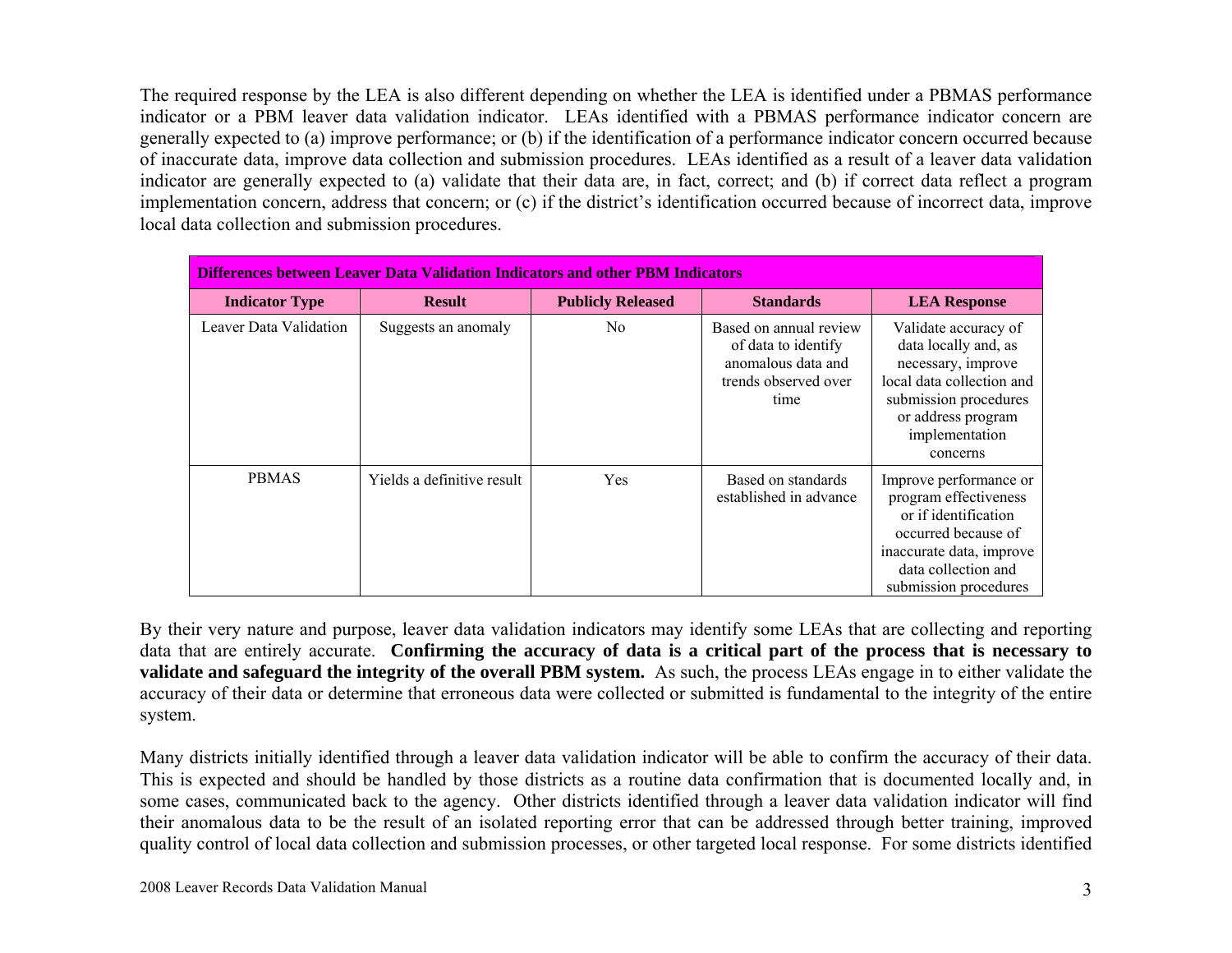through a leaver data validation indicator, it will be determined that the anomalous data reflect a systemic issue within one data collection (e.g., leaver data in general) or a pervasive issue (i.e., across data systems). In these less typical occurrences, a district's response will be more extensive, including more involvement by the agency and the application of sanctions as necessary and appropriate.

# *Leaver Records Data Validation Indicators: Background*

Since 1997-1998, the integrity of leaver records has been evaluated annually by TEA through various indicators and data analyses. Statutory requirements have also guided TEA's leaver records data validation efforts. During the  $78<sup>th</sup>$  Legislature Regular Session (2003), Texas Education Code (§39.055) was amended to require an annual electronic audit of dropout records and a report based on the findings of the audit:

TEC §39.055. Annual Audit of Dropout Records; Report. (a) The commissioner shall develop a process for auditing school district dropout records electronically. The commissioner shall also develop a system and standards for review of the audit or use systems already available at the agency. The system must be designed to identify districts that are at high risk of having inaccurate dropout records and that, as a result, require on-site monitoring of dropout records. If the electronic audit of a district's dropout records indicates that a district is not at high risk of having inaccurate dropout records, the district may not be subject to on-site monitoring under this subsection. If the risk-based system indicates that a district is at high risk of having inaccurate dropout records, the district is entitled to an opportunity to respond to the commissioner's determination before on-site monitoring may be conducted. The district must respond not later than the 30th day after the date the commissioner notifies the district of the commissioner's determination. If the district's response does not change the commissioner's determination that the district is at high risk of having inaccurate dropout records or if the district does not respond in a timely manner, the commissioner shall order agency staff to conduct on-site monitoring of the district's dropout records.

(b) to (d) Repealed by Acts 2003,  $78^{th}$  Leg., ch. 201, § 61(1); Acts 2003,  $78^{th}$  Leg., ch. 903, § 4.

**. . .** 

(e) The commissioner shall notify the board of trustees of a school district of any objection the commissioner has to the district's dropout data, any violation of sound accounting practices or of a law or rule revealed by the data, or any recommendation by the commissioner concerning the data. If the data reflect that a penal law has been violated, the commissioner shall notify the county attorney, district attorney, or criminal district attorney, as appropriate, and the attorney general. The commissioner is entitled to access to all district records the commissioner considers necessary or appropriate for the review, analysis, or approval of district dropout data.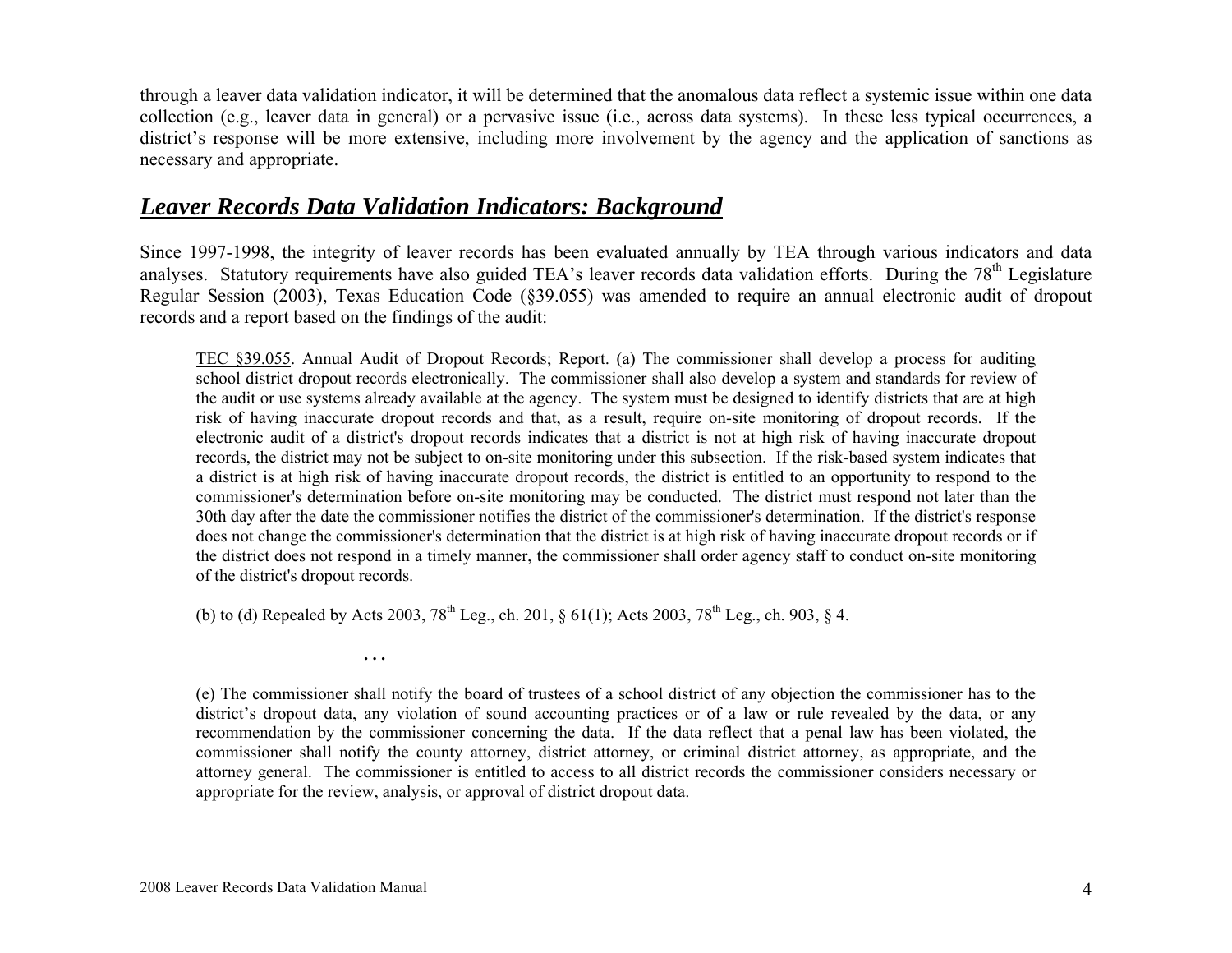# *List of 2008 Leaver Records Data Validation Indicators*

Six data validation indicators have been developed to meet the statutory requirements described above. Detailed information on all of these indicators is provided in the next section of this manual.

- 1. Dropout Trend Analysis
- 2. Underreported Students
- 3. Zero Dropouts and High Use of Other Exit Leaver Codes
- 4. High Use of One or More Leaver Codes
- 5. Missing  $PET<sup>1</sup>$  $PET<sup>1</sup>$  $PET<sup>1</sup>$  Submission (September 2007) [Report Only]
- 6. Missing PET Submission (2007-2008 Reporting Year) [Report Only]

<span id="page-7-0"></span><sup>&</sup>lt;sup>1</sup> PET is the Person Identification Database (PID) Enrollment Tracking (PET) extension that opened with the 2005-2006 Fall/Mid-Year release of PEIMS EDIT+ on September 26, 2005.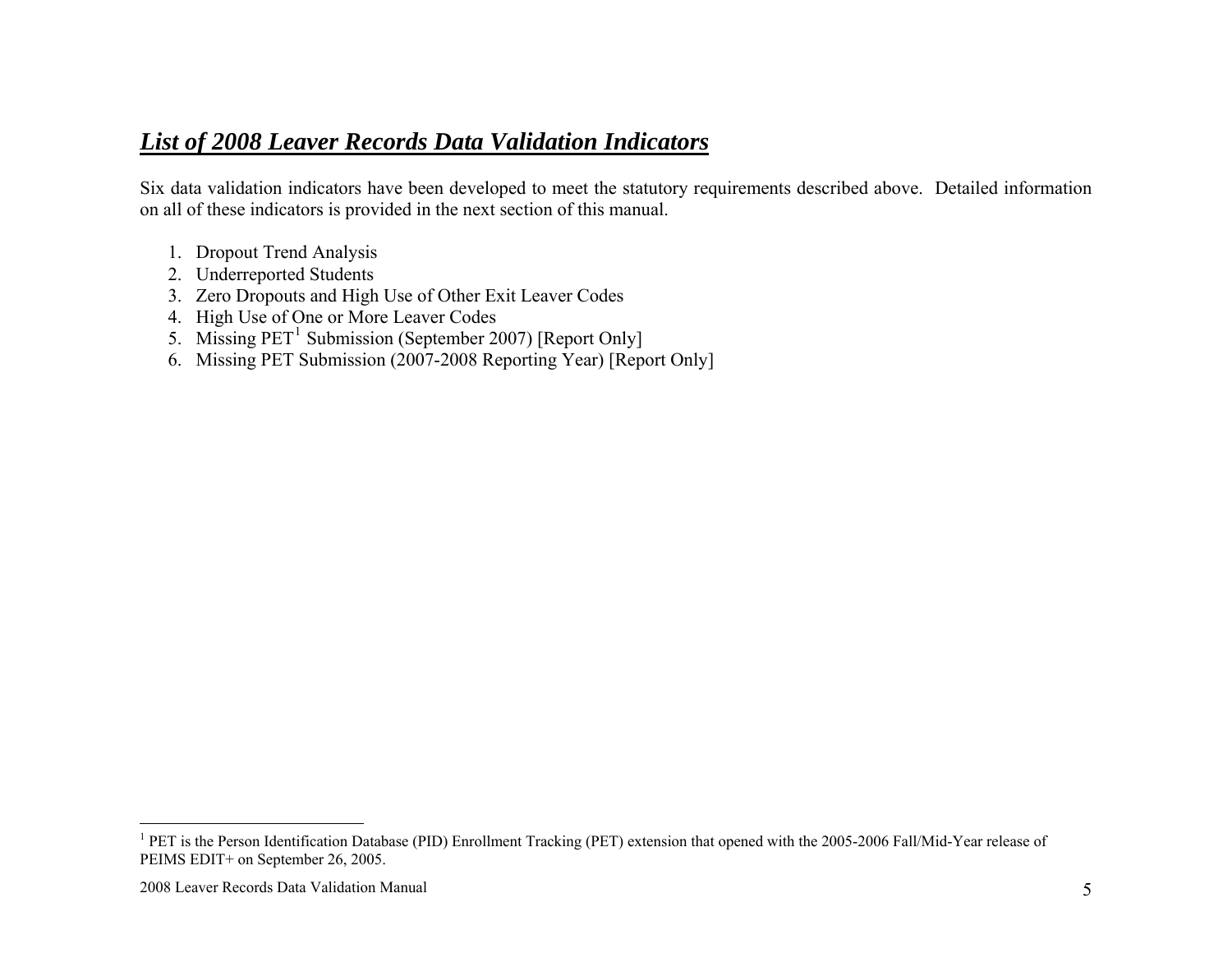# *Data Sources*

The data source for the first four leaver data validation indicators is the PEIMS 203 Record. (See Appendix A for a list of the leaver codes from the PEIMS 203 record used in these indicators.). These data are part of districts' annual fall PEIMS submission and reflect the 2006-2007 leaver data submitted by districts in the fall of 2007. (Indicator #1 also includes PEIMS 203 Record data submitted by districts in the fall of 2006.) The data source for the last two indicators is PID Enrollment Tracking reports for September 1, 2007 through June 30, 2008.

# *Data Validation Reports*

District-level reports and certain student-level data<sup>[2](#page-8-0)</sup> have been generated for each district identified for further validation on one or more of the 2008 leaver data validation indicators. These reports and student-level data are available via the TEASE application. Districts not identified for further validation will receive the following message if they attempt to access the report on TEASE: *"Your district was not identified in the 2008 leaver data validation analysis, and therefore no report will be generated."*

If a district has been identified for further validation on an indicator, this is referred to as "triggering" an indicator. The district count of the number of leavers with a certain leaver code, the total number of leavers, and the percent of leavers with a certain leaver code will be noted on each district's report. Only the indicators a district triggers will be listed on the report. For example, in the sample report below, four of the six indicators are listed because those are the four indicators the sample district triggered.

<span id="page-8-0"></span><sup>&</sup>lt;sup>2</sup> Student-level data are not applicable to Indicator #1, Indicator #5, and Indicator #6. Student-level data are not provided for Indicator #2 because the data (underreported students) are readily available in the PEIMS EDIT+ application. The EDIT+ report lists presumed underreported students and may vary slightly from the final lists.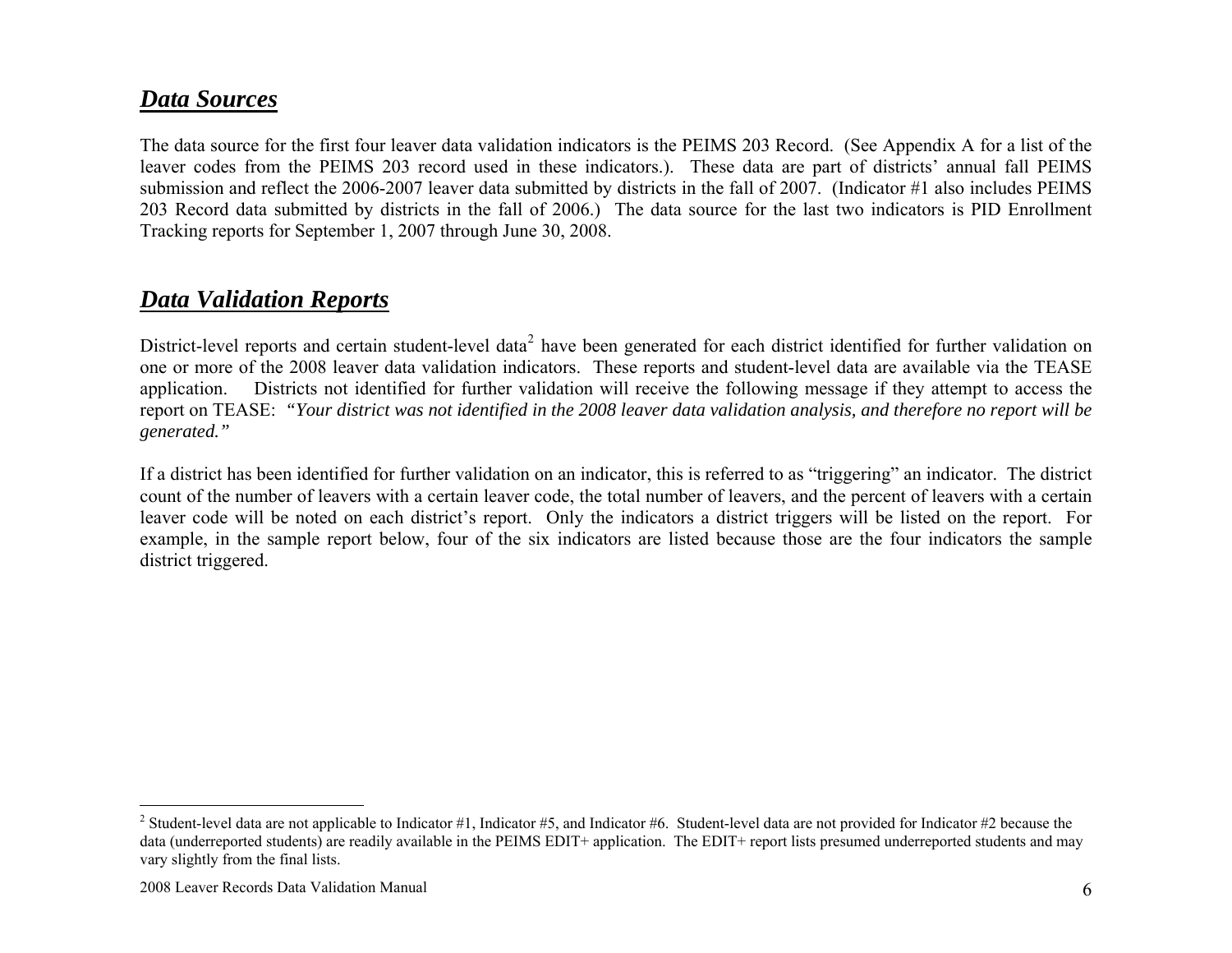#### **SAMPLE REPORT**

C O N F I D E N T I A L Texas Education Agency 2008 Data Validation Report Leaver Records

Example ISD Region ZZ District Type: 7-Non-Metropolitan: Stable

#### DATA SOURCE:

INDICATOR 1 = PEIMS FALL SUBMISSION 2006 and 2007 (203 Record) INDICATORS 2-4 = PEIMS FALL SUBMISSION 2007 (203 Record) INDICATORS 5-6 = PID ENROLLMENT TRACKING 09/01/07-06/30/08 \*\*\*\*\*\*\*\*\*\*\*\*\*\*\*\*\*\*\*\*\*\*\*\*\*\*\*\*\*\*\*\*\*\*\*\*\*\*\*\*\*\*\*\*\*\*\*\*\*\*\*\*\*\*\*\*\*\*\*\*\*\*\*\*\*\*\*\*\*\*\*\*\*\*\*\*\*\*\*\*\*\*\*\*\*\*\*\*\*\*\*\*\*\*\*\*\*\*\*\*\*\*\*\*\*\*\*\*\*\*\*\*\*\*\*\*\*\*\*\*\*\*

#### INDICATOR

| 1. DROPOUT TREND ANALYSIS<br>2006-2007                      | 2006<br><b>DROPOUT RATE</b><br>10.0             | 2007<br><b>DROPOUT RATE</b><br>1.0                                  | <b>CHANGE</b><br>2006 TO 2007<br>$-9.0$                                 |
|-------------------------------------------------------------|-------------------------------------------------|---------------------------------------------------------------------|-------------------------------------------------------------------------|
| 2. UNDERREPORTED STUDENTS                                   | <b>NUMBER OF</b><br><b>UNDERREPORTED</b><br>525 | <b>TOTAL</b><br><b>REPORTED AND</b><br><b>UNDERREPORTED</b><br>7000 | PERCENT OF<br><b>UNDERREPORTED</b><br>7.5                               |
| 4. HIGH USE OF ONE OR MORE LEAVER CODES                     | <b>LEAVER</b><br><b>CODE</b><br>60              | <b>NUMBER</b><br>OF CODE<br>23                                      | NUMBER OF<br><b>PERCENT</b><br><b>LEAVERS</b><br>OF CODE<br>20.0<br>115 |
| 5. MISSING PET SUBMISSION (SEPTEMBER 2007)<br>(REPORT ONLY) |                                                 | REPORT DATE RANGE<br>09/01/07-09/20/07                              |                                                                         |

This report contains confidential information and data that are not masked to protect individual student confidentiality. Unauthorized disclosure of confidential student information is illegal as provided in the Family Educational Rights and Privacy Act of 1974 (FERPA) and implementing federal regulations found in 34 CFR, Part 99.

For detailed information on each of the indicators above, see the 2008 Leaver Records Data Validation Manual available at<http://www.tea.state.tx.us/pbm/DIManuals.html> .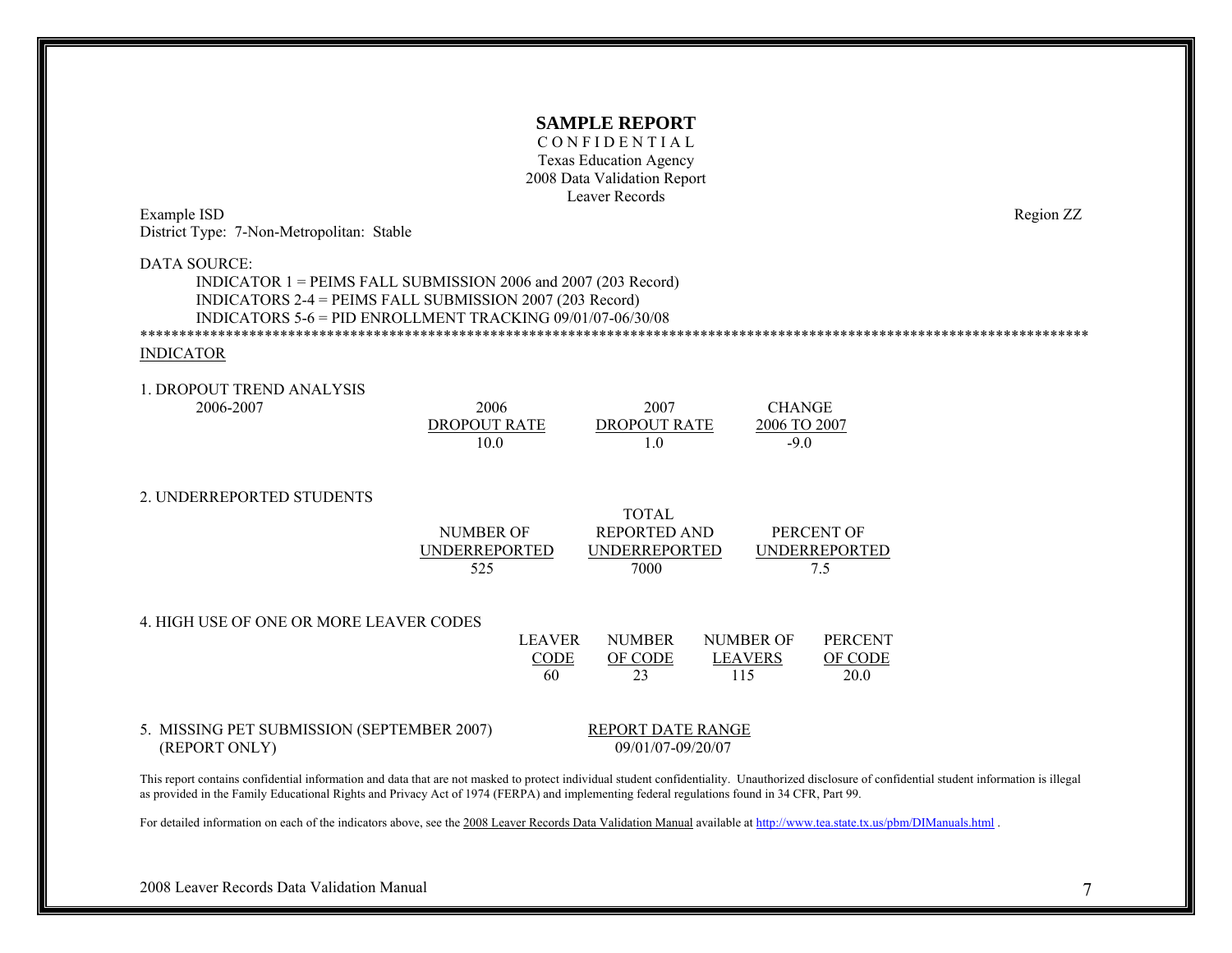The data in the sample report above can be interpreted as follows:

DROPOUT TREND ANALYSIS: The district's dropout rate decreased 9 percentage points between 2006 and 2007, a trend that is appreciably different from the decrease in dropout rates of other similar districts. *This decrease in dropout rates may be the result of accurate reporting of leaver data by the district. Validation of accurate reporting of data is a critical part of the process that is necessary to validate and safeguard the integrity of the overall PBM system.*

UNDERREPORTED STUDENTS: Both the district's total number of underreported students (525) and the district's underreported percent (7.5%) exceed the state standards of 200 (count) and 5% (percent). (A district can trigger this indicator for not meeting one or both of the state standards.) The standards for underreporting students are outlined in Part 1 (Chapter 3) of the *2008 Accountability Manual*, available at <http://www.tea.state.tx.us/perfreport/account/2008/manual/index.html>.

HIGH USE OF LEAVER CODES: The district's percent of leavers coded 60 (intent to home school) is appreciably higher than other districts' percent of leavers coded 60. *This high use may be the result of accurate reporting of leaver data by the district. Validation of accurate reporting of data is a critical part of the process that is necessary to validate and safeguard the integrity of the overall PBM system.*

MISSING PET SUBMISSION (SEPTEMBER 2007): A required PET Submission was not received by the agency during the date range of September 1, 2007 through September 20, 2007. This is a Report Only indicator for 2008.

# *Data Validation Requirements*

Districts will be notified by the Program Monitoring and Interventions Division of any required data validation activities and the timelines for completing those activities. Guidance and resource documents that pertain specifically to the performancebased monitoring data validation indicators are available at: <http://www.tea.state.tx.us/pmi/datamon/>. These documents have been developed to support districts in reviewing their current data reporting and programmatic practices related to leaver and dropout data.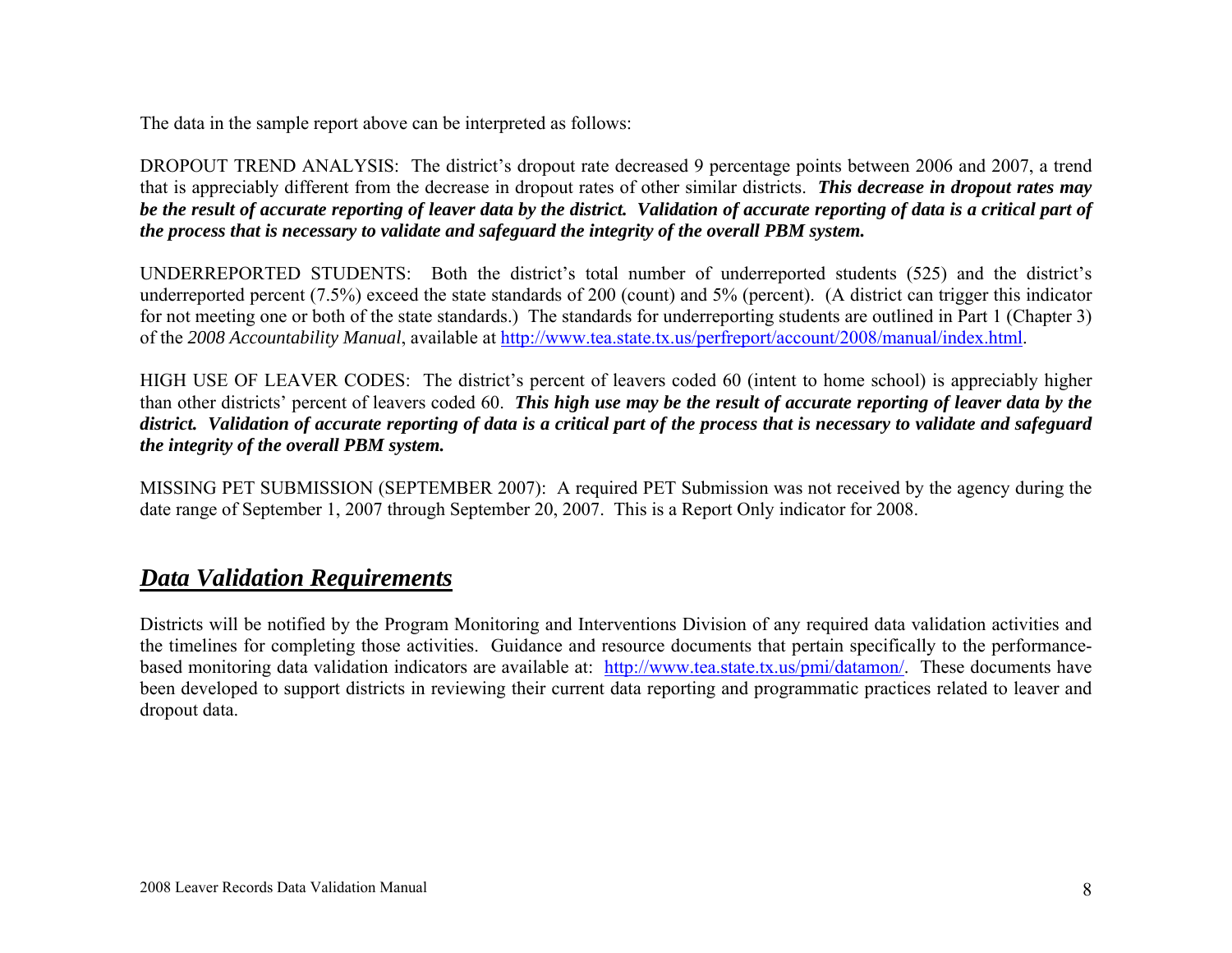# *Leaver Reason Codes and Documentation Requirements*

Appendix D of the 2007-2008 PEIMS Data Standards provides an expanded definition and specific guidelines on acceptable documentation for each of the leaver reason codes. This appendix can be accessed at the following web address: <http://www.tea.state.tx.us/peims/standards/0708/appd.doc>.

# *Additional Resources*

There are several PEIMS EDIT+ reports districts may find helpful as part of a local review of leaver coding. These reports are based on data reported by districts.

- PRF8D002: School Leaver Roster
- **PRF8D003: School Leaver Summary**
- **PRF8D004: Non-Dropout Non-Graduate Leaver Roster**
- PRF6D002: Dropout Roster
- PRF0B032: Presumed Underreported Students List

In addition, the annual report, *Secondary School Completion and Dropouts in Texas Public Schools,* is a comprehensive report that includes summary information about both high school completion and non-completion. The district supplement to this report (available at <http://www.tea.state.tx.us/research/reports.html>) contains data tables and listings of secondary school completion and dropout data at the district level. District-by-district listings of annual dropout rates and completion rates are presented, and a district listing of year-to-year reporting of students is also included. Other helpful tools and datasets can be found by accessing the Data Search menu at the following web site address: <http://www.tea.state.tx.us/acctres/entry.html>.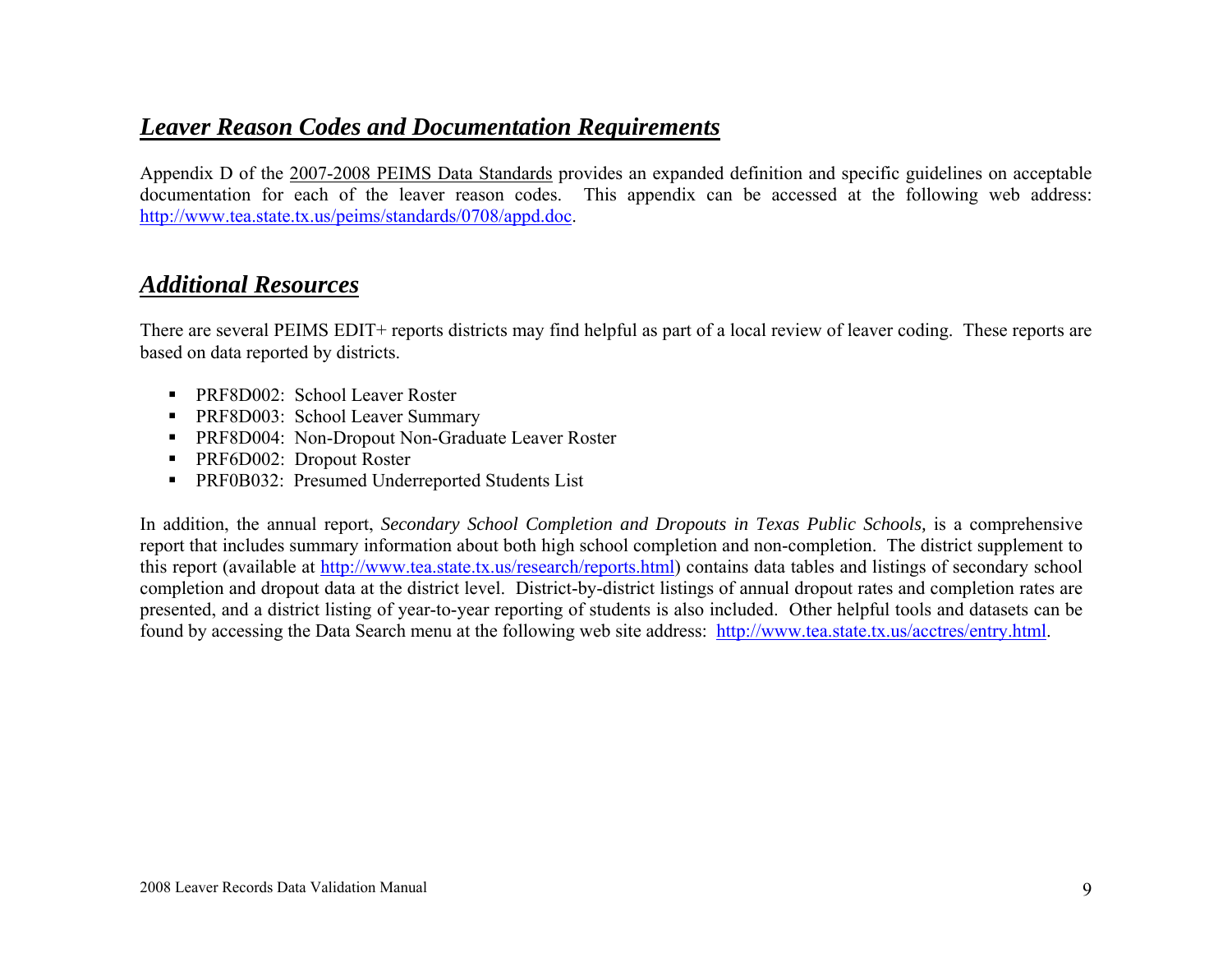# Leaver Records Data Validation Indicators

2008 Leaver Records Data Validation Manual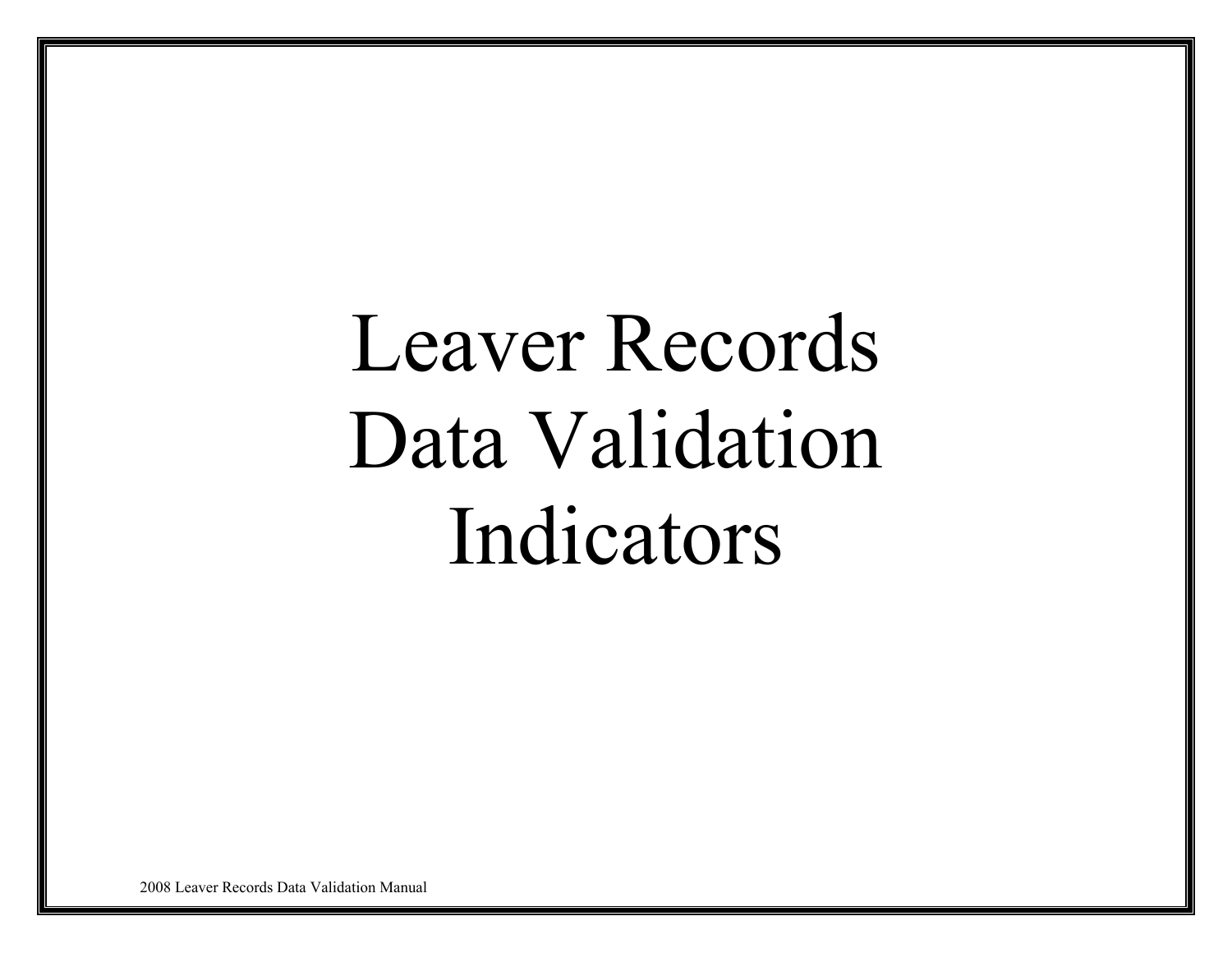*This page intentionally left blank*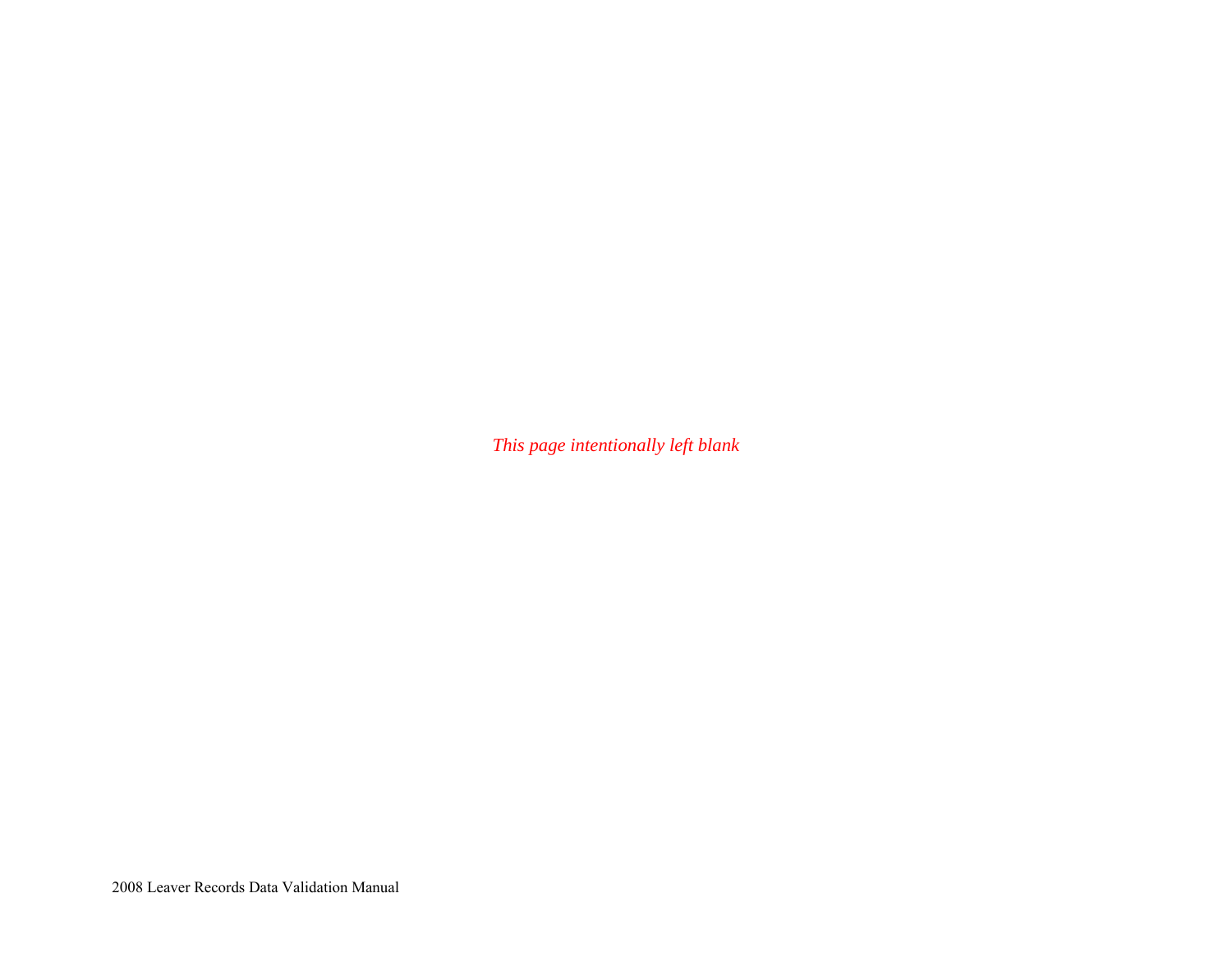# **Leaver Records Data Validation Indicator #1: Dropout Trend Analysis**

**This indicator identifies districts that reported a decrease in dropout rates over two years that was significantly greater than the reported decreases of other similar districts during that same time.**

# **INDICATOR CALCULATION**

**MINIMUM SIZE REQUIREMENTS NOTES** • At least **10** Grade 7-12 students in attendance anytime during each school year evaluated and at least **5** Grade 7-12 students designated as dropouts during each school year evaluated. • A district is identified under this indicator if its two-year decrease in the Grade 7-12 dropout rates is appreciably different from the two-year decrease in the Grade 7-12 dropout rate for districts of the same type. *This change may be the result of accurate reporting of dropout data by the district. Validation of accurate data is a critical part of the process that is necessary to validate and safeguard the integrity of the overall PBM system.* • District type is considered in this indicator. (See Appendix B). • For additional information on the methodology for calculating the annual dropout rate, see the *Secondary School Completion and Dropouts in Texas Public Schools* report available at the following A district's two-year change in dropout rates is calculated as follows: *District number of students in Grades 7-12 who dropped out of school in the 2006-2007 school year District 2007 dropout rate* = *District number of students in Grades 7-12 in attendance at any time during the 2006-2007 school year*  **MINUS** *District number of students in Grades 7-12 who dropped out of school in the 2005-2006 school year District 2006 dropout rate* = *District number of students in Grades 7-12 in attendance at any time during the 2005-2006 school year* 

web address:<http://www.tea.state.tx.us/research/>.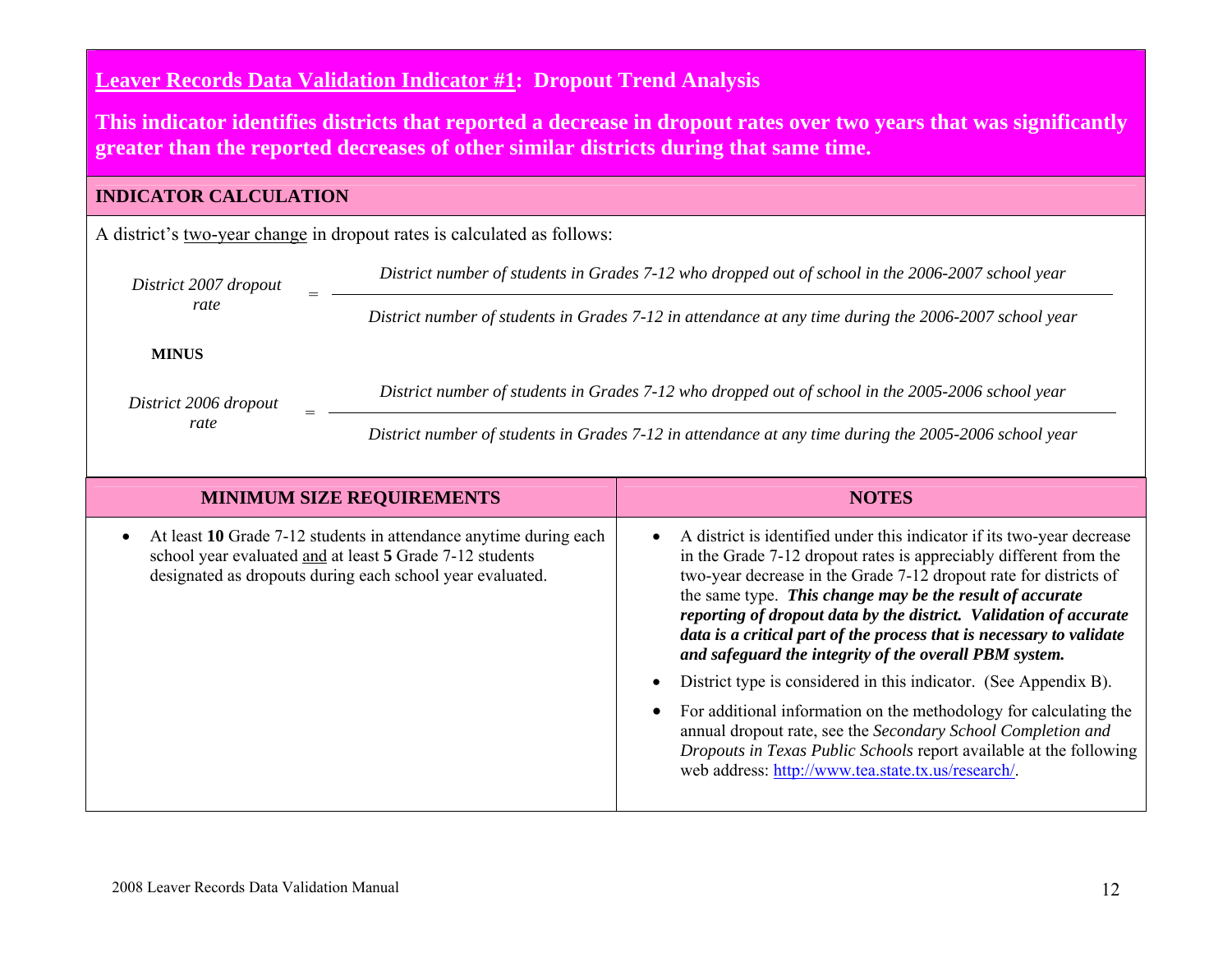# **Leaver Records Data Validation Indicator #2: Underreported Students**

**This indicator identifies districts not meeting the state standard for the count and/or percent of underreported students.**

#### **INDICATOR CALCULATION**

| District count of<br>underreported students<br>dropout | District number of students in Grades 7-12 for whom one of the following statuses does not apply:<br>graduate, previous graduate, returned on time, returned late migrant student, mover, other leaver, GED recipient, or                                                                              |
|--------------------------------------------------------|--------------------------------------------------------------------------------------------------------------------------------------------------------------------------------------------------------------------------------------------------------------------------------------------------------|
| District percent of<br>underreported students          | District count of underreported students (see above)<br>District number of 2006-2007 students in Grades 7-12 who are returning students, leavers, and underreported<br>students                                                                                                                        |
| <b>MINIMUM SIZE REQUIREMENTS</b>                       | <b>NOTES</b>                                                                                                                                                                                                                                                                                           |
| At least 5 underreported students.                     | A district is identified under this indicator if it does not meet<br>the standard for <u>one or both</u> of the following measures:<br>Count of underreported students: Must be fewer than<br>or equal to 200.<br>Percent of underreported students: Must be <u>less than</u><br>or equal to $5.0\%$ . |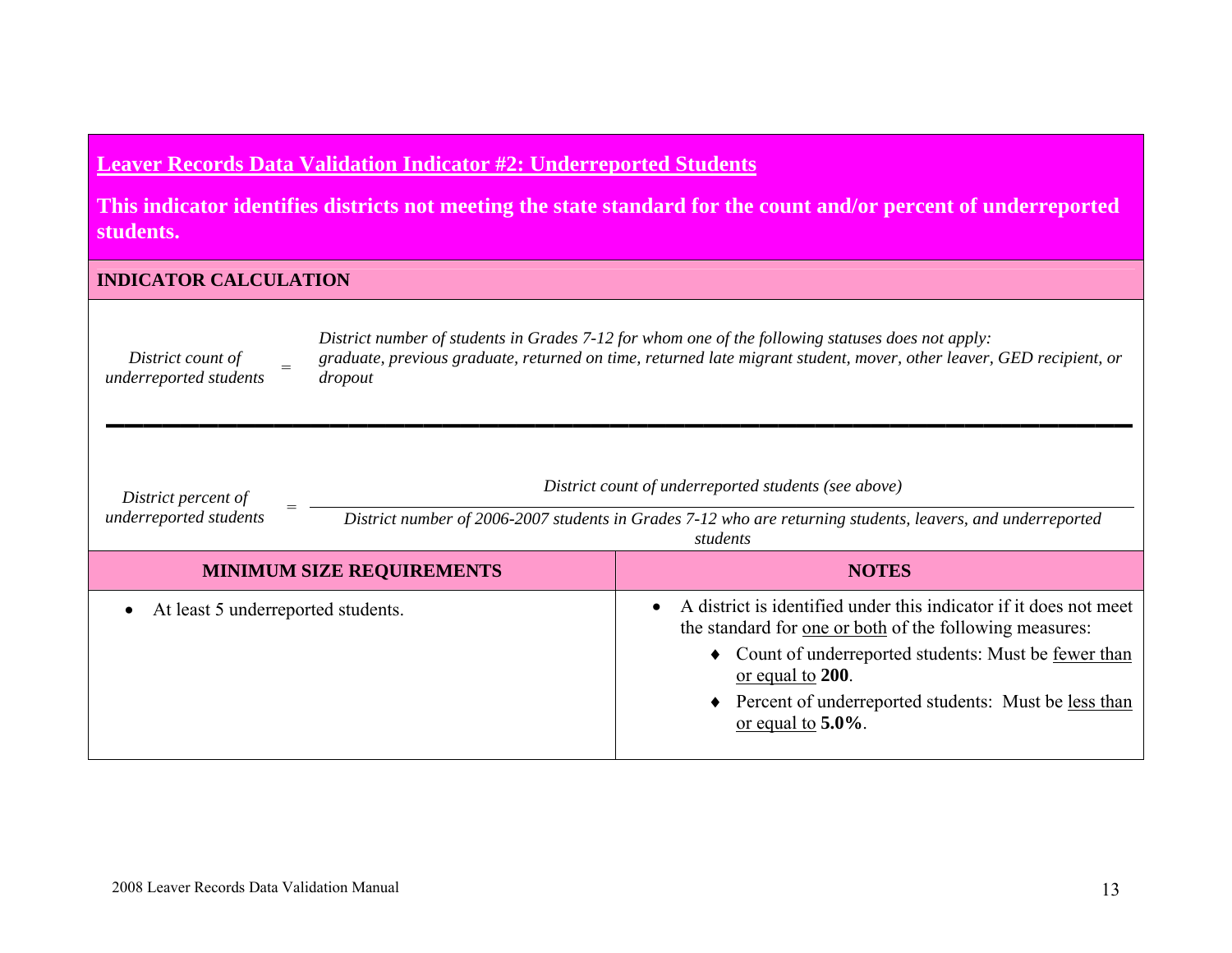**Leaver Records Data Validation Indicator #3: Zero Dropouts and High Use of Other Exit Leaver Codes This indicator identifies districts with zero dropouts and an unusually high use of leavers with intent codes.**

### **INDICATOR CALCULATION**

*District number of 2006-2007 students in Grades 7-12 reported with Leaver Codes 16, 24, 60, 81, and 82* 

*District percent leaver* 

*intent code usage* <sup>=</sup>*District number of 2006-2007 students in Grades 7-12 reported with any non-graduate, non-dropout Leaver Code* 

| <b>MINIMUM SIZE REQUIREMENTS</b> | <b>NOTES</b>                                                                                                                                                                                                                                                                                                                                                                                                                                                        |
|----------------------------------|---------------------------------------------------------------------------------------------------------------------------------------------------------------------------------------------------------------------------------------------------------------------------------------------------------------------------------------------------------------------------------------------------------------------------------------------------------------------|
| • A minimum of $10$ leavers.     | • A district with zero dropouts is identified under this<br>indicator if its percentage of leavers with certain leaver<br>codes is among the highest for all districts. This high use of<br>leaver intent codes may be the result of accurate reporting<br>of leaver data by the district. Validation of accurate<br>reporting of data is a critical part of the process that is<br>necessary to validate and safeguard the integrity of the<br>overall PBM system. |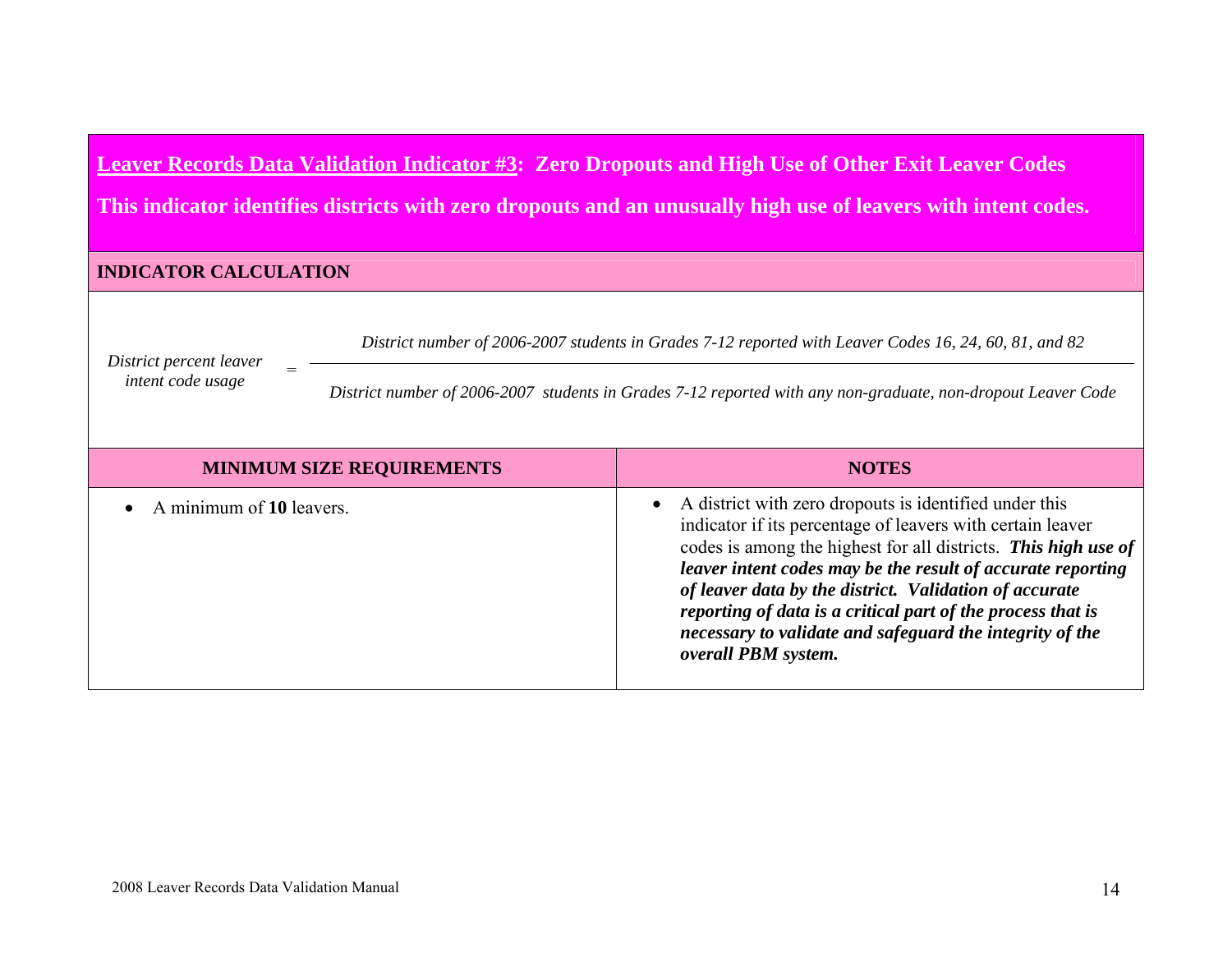**Leaver Records Data Validation Indicator #4: High Use of One or More Leaver Codes** 

**This indicator identifies districts with an unusually high use of one or more leaver codes.**

## **INDICATOR CALCULATION**

*District number of 2006-2007 students in Grades 7-12 reported with a Leaver Code from the list below leaver code usage*  $=$ 

*leaver code usage* <sup>=</sup>*District number of 2006-2007 students in Grades 7-12 reported with any non-graduate, non-dropout Leaver Code* 

| <b>MINIMUM SIZE REQUIREMENTS AND LEAVER CODES</b>                                                                                                                                                                | <b>NOTES</b>                                                                                                                                                                                                                                                                                                                                                                                                                                                                                                                                                                                                                                |
|------------------------------------------------------------------------------------------------------------------------------------------------------------------------------------------------------------------|---------------------------------------------------------------------------------------------------------------------------------------------------------------------------------------------------------------------------------------------------------------------------------------------------------------------------------------------------------------------------------------------------------------------------------------------------------------------------------------------------------------------------------------------------------------------------------------------------------------------------------------------|
| A minimum of 10 leavers.<br>$\bullet$<br>The percent leaver code usage is calculated for each of the<br>$\bullet$<br>following Leaver Codes individually: 03, 16, 24, 60, 66, 78,<br>81, 82, 83, 85, 86, and 87. | • The district's number of leavers reported with each code<br>listed is divided by the district's total number of non-<br>graduate, non-dropout leavers, and the usage rate for each<br>code is compared to that of other districts. A district is<br>identified under this indicator if its usage of one or more<br>leaver codes is among the highest for all districts. This high<br>use may be the result of accurate reporting of leaver data<br>by the district. Validation of accurate reporting of data is<br>a critical part of the process that is necessary to validate<br>and safeguard the integrity of the overall PBM system. |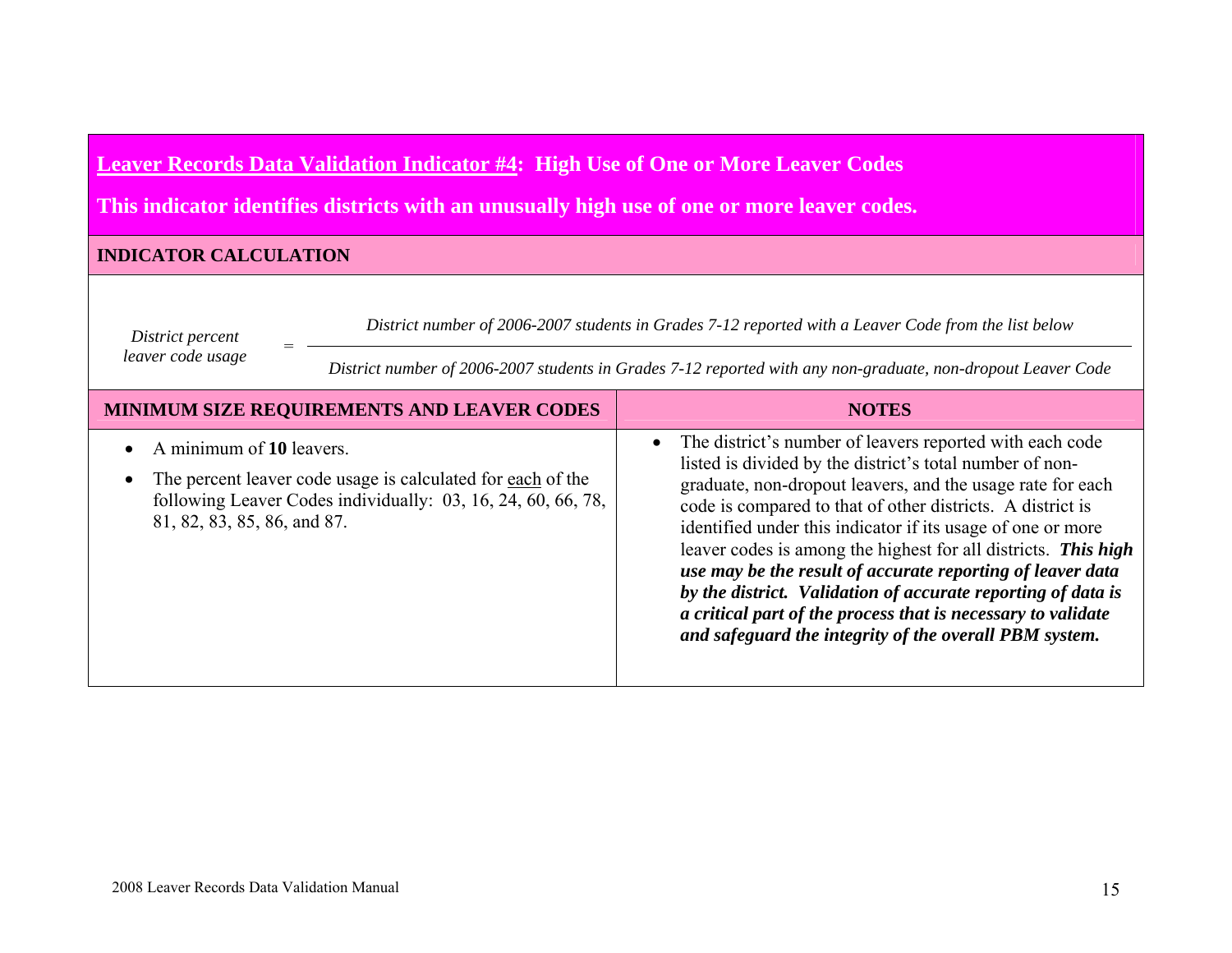**Leaver Records Data Validation Indicator #5: Missing PET Submission (September 2007)** [Report Only] **This indicator identifies districts that did not complete at least one PET submission by mid-September 2007.** 

#### **INDICATOR CALCULATION**

*PID Enrollment Tracking queries are used to identify districts with no PET submissions during the period of September 1, 2007 through September 20, 2007.* 

| MINIMUM SIZE REQUIREMENTS AND LEAVER CODES | <b>NOTES</b>                                                                       |
|--------------------------------------------|------------------------------------------------------------------------------------|
| Not applicable.                            | This indicator is reported for district information and planning<br>purposes only. |
|                                            |                                                                                    |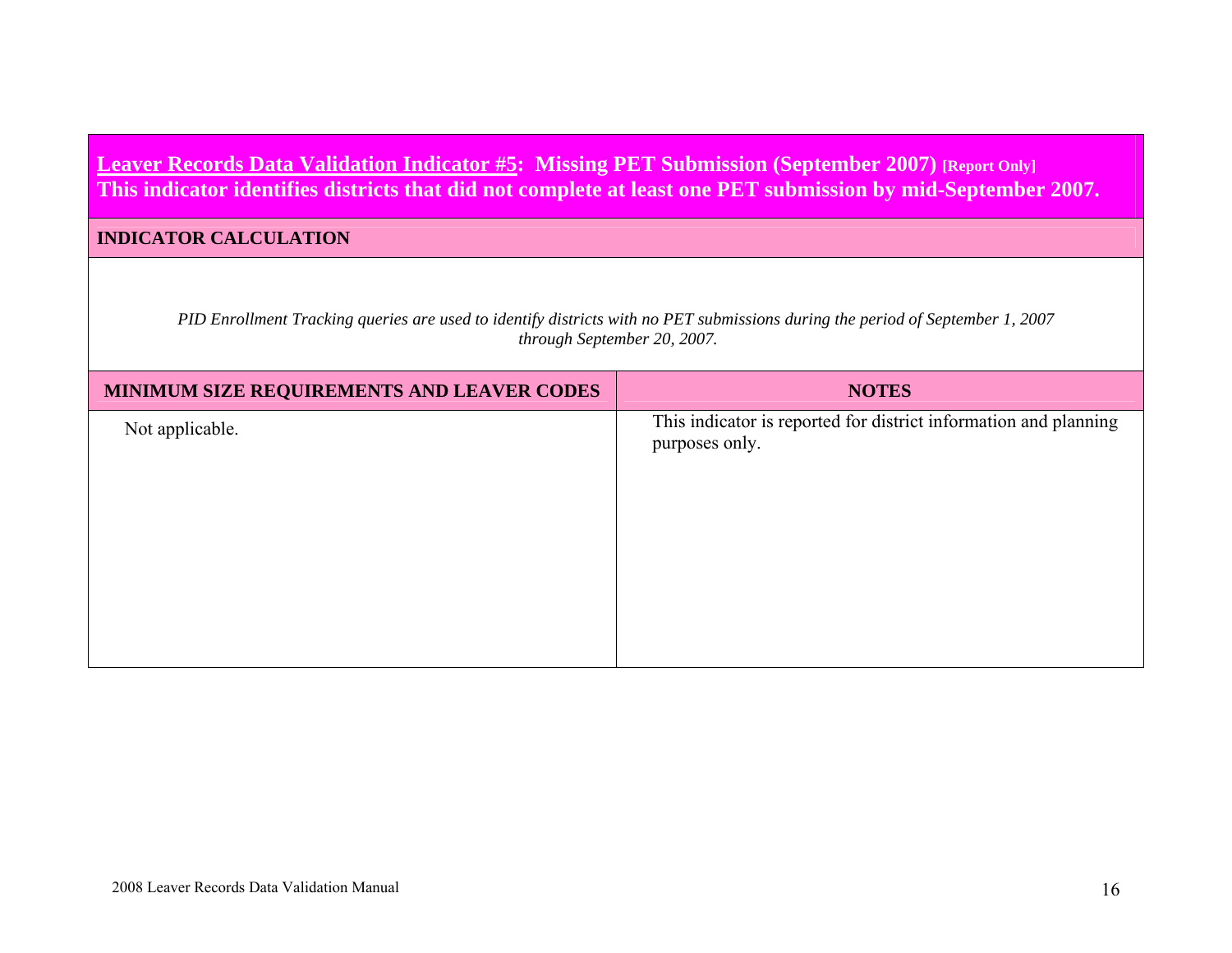**Leaver Records Data Validation Indicator #6: Missing PET Submission (2007-2008 Reporting Year) [Report Only] This indicator identifies districts that did not complete one or more PET submissions on time during the 2007- 2008 reporting year.**

#### **INDICATOR CALCULATION**

*PID Enrollment Tracking queries are used to identify districts with no PET Submissions during the period of September 1, 2007 through June 30, 2008.* 

| MINIMUM SIZE REQUIREMENTS AND LEAVER CODES | <b>NOTES</b>                                                                       |
|--------------------------------------------|------------------------------------------------------------------------------------|
| Not applicable.                            | This indicator is reported for district information and planning<br>purposes only. |
|                                            |                                                                                    |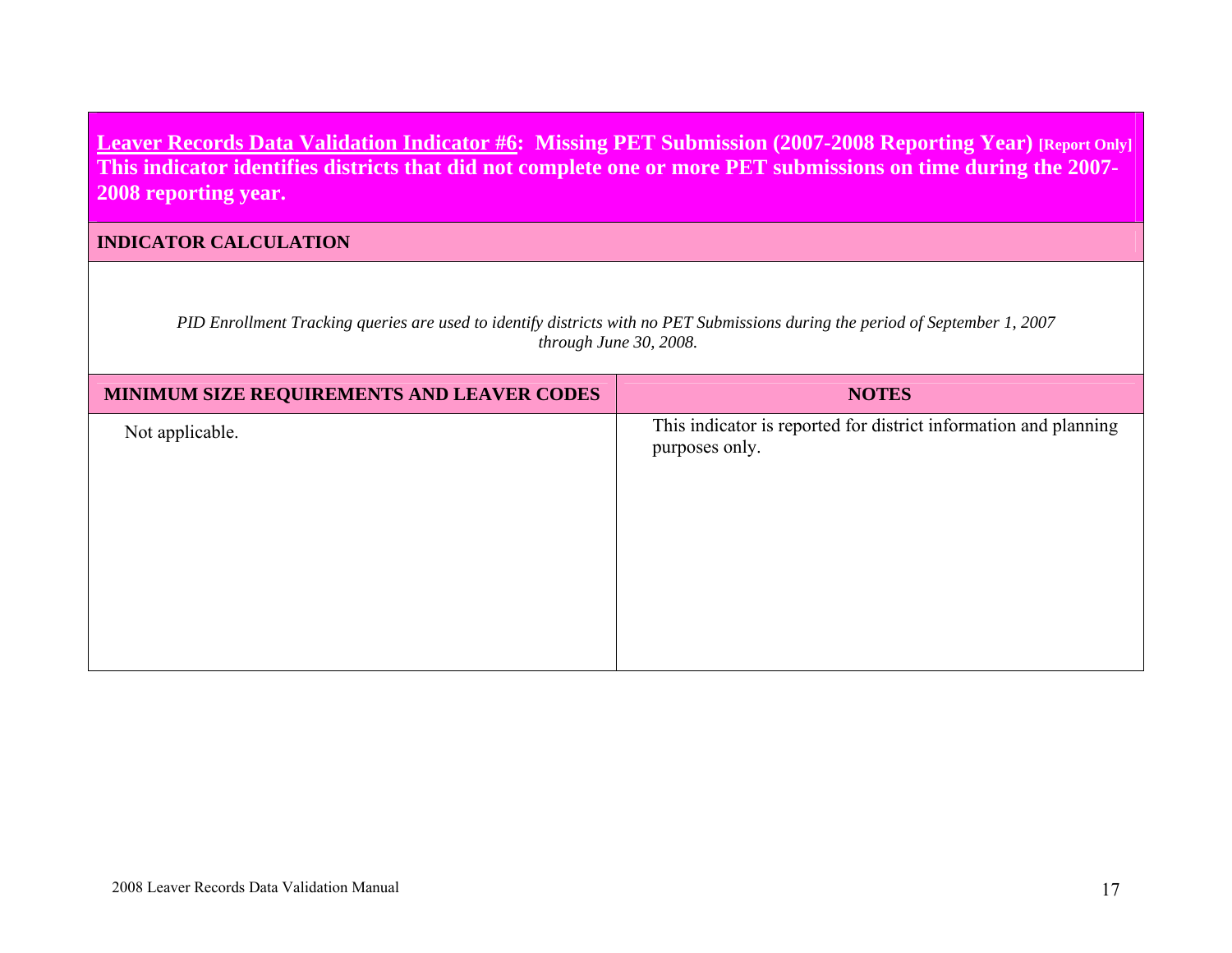# **Appendix A:**

#### **List of Leaver Codes**

- $\bullet$  03 = Student died while enrolled in school or during the summer break after completing the prior school year
- • $16 =$  Student withdrew from/left school to return to family's home country
- •24 = Student withdrew from/left school to enter college and is working towards an Associate's or Bachelor's degree
- • $60 =$  Student withdrew from/left school for home schooling
- $\bullet$  66 = Student was removed by Child Protective Services and the district has not been informed of the student's current status or enrollment
- • $78$  = Student was expelled under the provisions of TEC  $\S 37.007$  and cannot return to school
- •81 = Student withdrew from/left school to enroll in a private school in Texas
- •82 = Student withdrew from/left school to enroll in a public or private school outside Texas
- • $83$  = Student was withdrawn from school by the district when the district discovered that the student was not a resident at the time of enrollment or had falsified enrollment information, proof of identification was not provided, or immunization records were not provided
- •85 = Student graduated outside Texas, returned to school, and left again
- • 86 = Student received a GED outside Texas, returned to school to work toward the completion of a high school diploma, and then left; or student earned GED outside Texas after leaving Texas public schools
- • 87 = Student withdrew from/left school to enroll in the Texas Tech University ISD High School Diploma Program or the University of Texas at Austin High School Diploma Program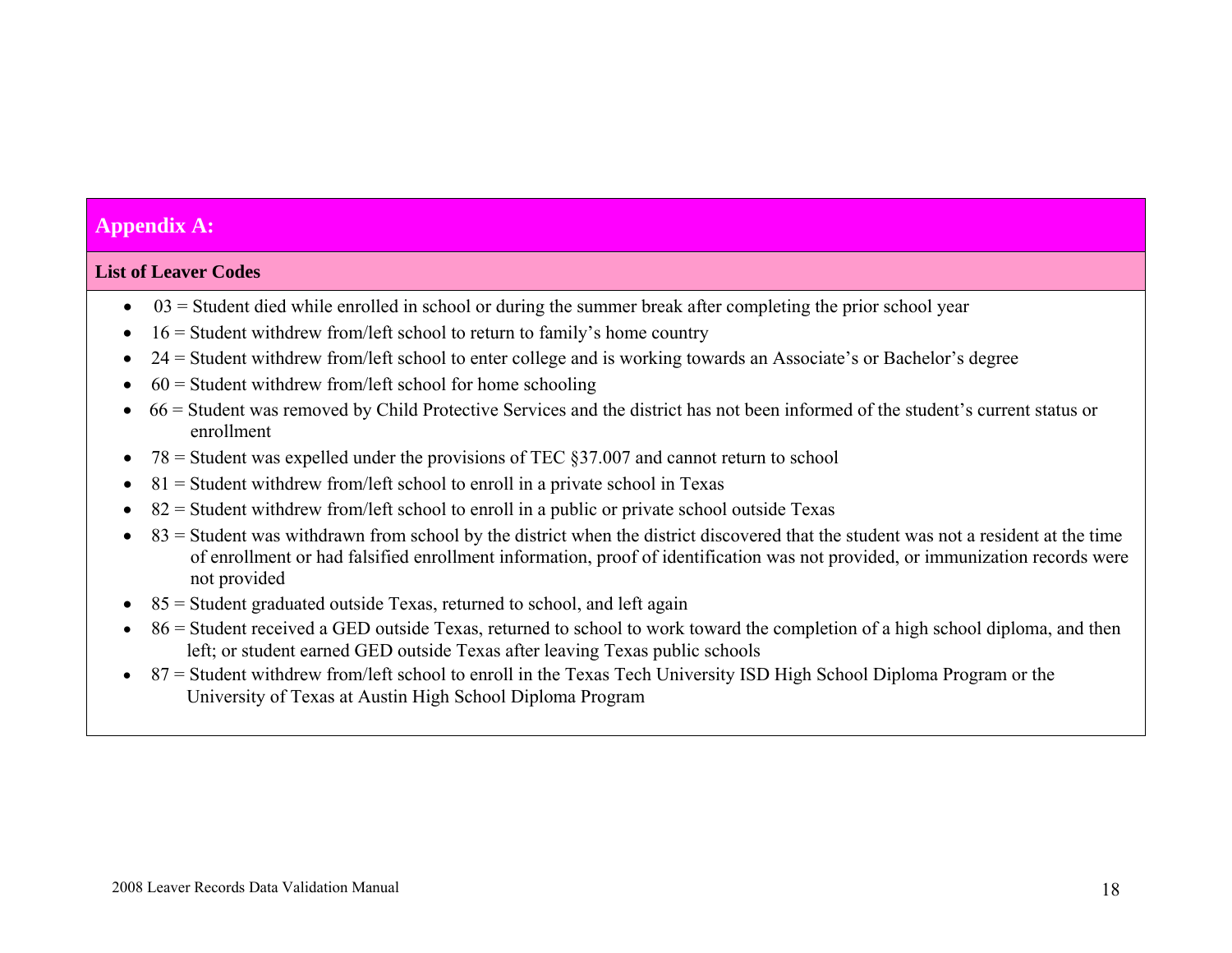# **Appendix B:**

#### **Brief Descriptions of District Type Classifications, 2006-2007**

- 1. Major Urban A district is classified as major urban if: (a) it is located in a county with a population of at least 725,000; (b) its enrollment is the largest in the county or at least 75 percent of the largest district enrollment in the county; and (c) at least 35 percent of enrolled students are economically disadvantaged. Example: Austin ISD (227901).
- 2. Major Suburban A district is classified as major suburban if: (a) it does not meet the criteria for classification as major urban; (b) it is contiguous to a major urban district; and (c) its enrollment is at least 3 percent that of the contiguous major urban district or at least 4,500 students. A district also is classified as major suburban if: (a) it does not meet the criteria for classification as major urban; (b) it is not contiguous to a major urban district; (c) is located in the same county as a major urban district; and (d) its enrollment is at least 15 percent that of the nearest major urban district in the county or at least 4,500 students. Examples: Goose Creek ISD (101911) and Castleberry ISD (220917).
- 3. Other Central City A district is classified as other central city if: (a) it does not meet the criteria for classification in either of the previous subcategories; (b) it is not contiguous to a major urban district; (c) it is located in a county with a population of between 100,000 and 724,999; and (d) its enrollment is the largest in the county or at least 75 percent of the largest district enrollment in the county. Examples: Brownsville ISD (031901) and McAllen ISD (108906).
- 4. Other Central City Suburban A district is classified as other central city suburban if: (a) it does not meet the criteria for classification in any of the previous subcategories; (b) it is located in a county with a population of between 100,000 and 724,999; and (c) its enrollment is at least 15 percent of the largest district enrollment in the county. A district also is other central city suburban if: (a) it does not meet the criteria for classification in any of the previous subcategories; (b) it is contiguous to another central city district; (c) its enrollment is greater than 3 percent that of the contiguous other central city district; and (d) its enrollment exceeds the median district enrollment of 743 students for the state. Examples: Port Arthur ISD (123907) and Harlingen CISD (031903).
- 5. Independent Town A district is classified as independent town if: (a) it does not meet the criteria for classification in any of the previous subcategories; (b) it is located in a county with a population of 25,000 to 99,999; and (c) its enrollment is the largest in the county or greater than 75 percent of the largest district enrollment in the county. Examples: Victoria ISD (235902) and Winnsboro ISD (250907).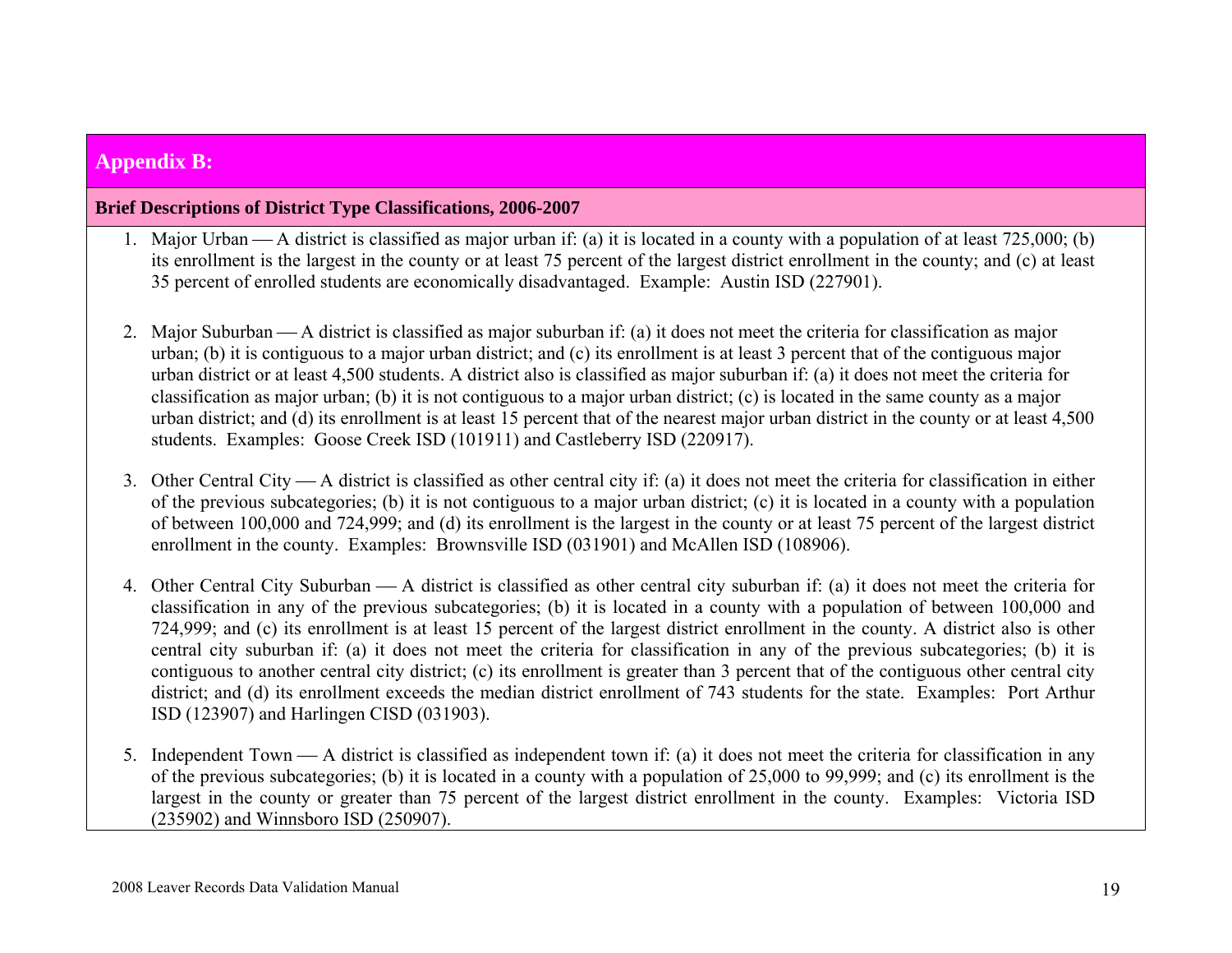- 6. Non-Metropolitan: Fast Growing A district is classified as non-metropolitan: fast growing if: (a) it does not meet the criteria for classification in any of the previous subcategories; (b) it has an enrollment of at least 300 students; and (c) its enrollment has increased by at least 20 percent over the past five years. Example: China Spring ISD (161920).
- 7. Non-Metropolitan: Stable A district is classified as non-metropolitan: stable if: (a) it does not meet the criteria for classification in any of the previous subcategories; and (b) its enrollment exceeds the median district enrollment for the state. Example: Snyder ISD (208902).
- 8. Rural A district is classified as rural if it does not meet the criteria for classification in any of the previous subcategories. A rural district has either: (a) an enrollment of between 300 and the median district enrollment for the state and an enrollment growth rate over the past five years of less than 20 percent; or (b) an enrollment of less than 300 students. Example: Dew ISD (081906).
- 9. Charter School Districts Open-enrollment charter schools operating within a facility of a nonprofit or government entity or an institution of higher education.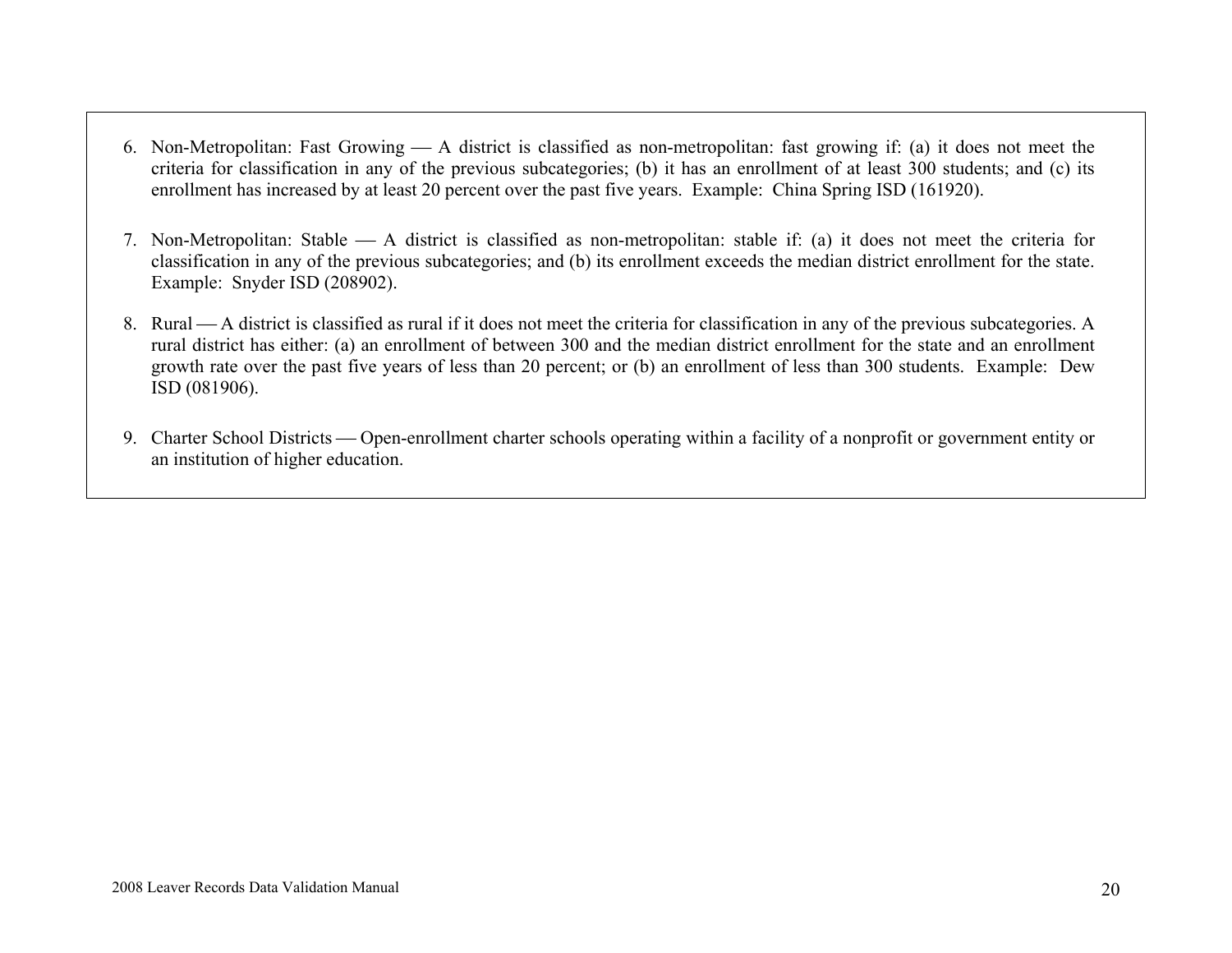# **COMMENTS AND QUESTIONS:**

**Questions about the** *2008 Leaver Records Data Validation Manual* **should be addressed to:** 

**Address: Division of Performance-Based Monitoring Texas Education Agency 1701 North Congress Avenue Austin, Texas 78701-1494** 

- **Phone: (512) 936-6426**
- **Fax: (512) 475-3880**

**Email: phm**@tea.state.tx.us

**Comments on the Leaver Records Data Validation Indicators:** 

Comments on the 2008 Leaver Records Data Validation Indicators are welcome and will assist the agency in its evaluation and future development efforts. Comments may be submitted to **Rachel Harrington, Division Director, Division of Performance-Based Monitoring, Texas Education Agency, 1701 North Congress Avenue, Austin, Texas 78701-1494 or sent via e-mail to [pbm@tea.state.tx.us](mailto:pbm@tea.state.tx.us).**  Comments should be provided no later than March 15, 2009, in order to allow sufficient time for consideration in the 2009 data validation development cycle.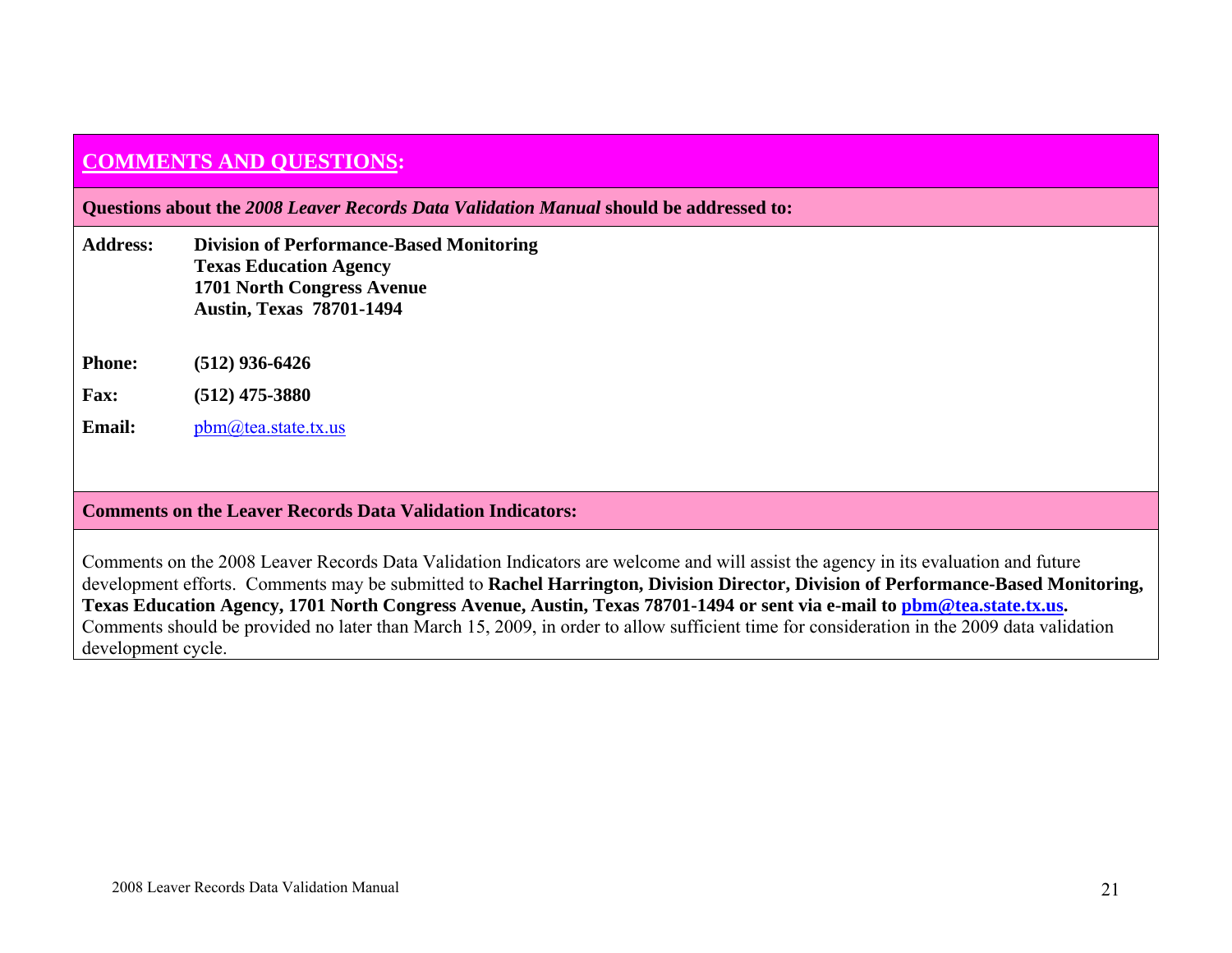*This page intentionally left blank*